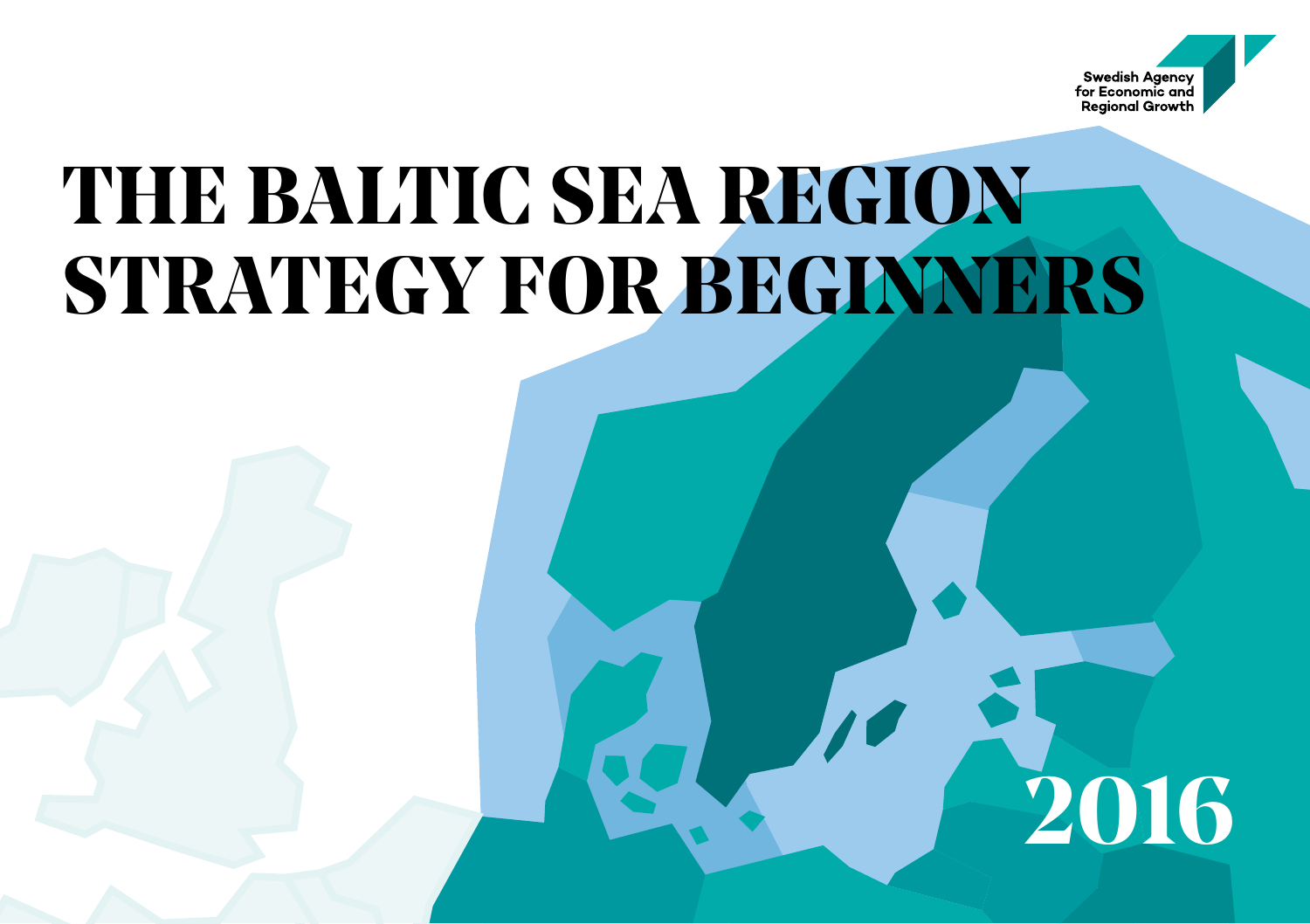#### **One sea, 85 million inhabitants, 8000 kilometres of coastline and endless opportunities for our entrepreneurs ...**

Work with the Baltic Sea Region Strategy is now in its eighth year. Ways of working with the Strategy are starting to become integrated in our daily work. At the Swedish Agency for Economic and Regional Growth, we use the Baltic Sea Strategy as a tool to streamline and prioritise our actions in the Baltic Sea Region. Our aim is to strengthen the competitiveness of our small and medium-sized enterprises (SMEs). Only through cooperation with our neighbours can our goals be achieved.

For us, international cooperation always begins with the needs of Sweden's businesses. Whether it is matchmaking between SMEs, clustering of science parks, or strengthening innovation capacity through joint cross-border solutions. In all instances, we try to make the most of our commitments under the Strategy rather than duplicate actions that already exist. For example, we work to strengthen the Baltic Sea Region initiative within the Enterprise Europe Network. This is just one example of how we streamline our actions under the Strategy rather than initiate parallel actions.

With this brochure, we hope to spread information about model examples of how to utilise the Strategy in order to tackle our joint challenges. We also hope that when you are planning your next action to support the competitiveness of SMEs in the Baltic Sea Region, you will have us in mind!



Stockholm, 2016

**Gunilla Nordlöf**

Director-general, Swedish Agency for Economic and Regional Growth (Tillväxtverket)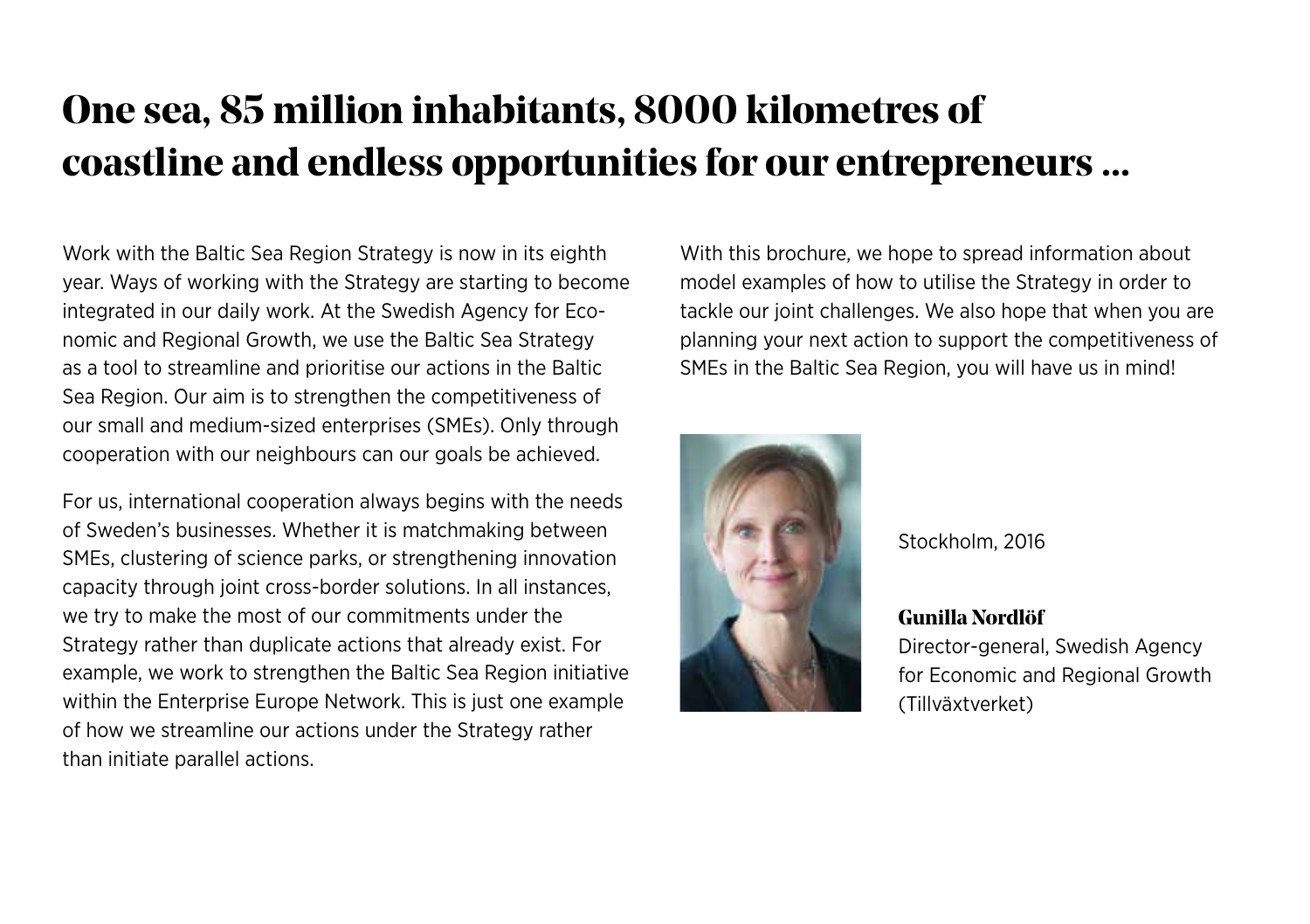

**Are you curious about what the EU Strategy for the Baltic Sea Region is, and how cooperation might benefit you? Then this is the brochure for you!**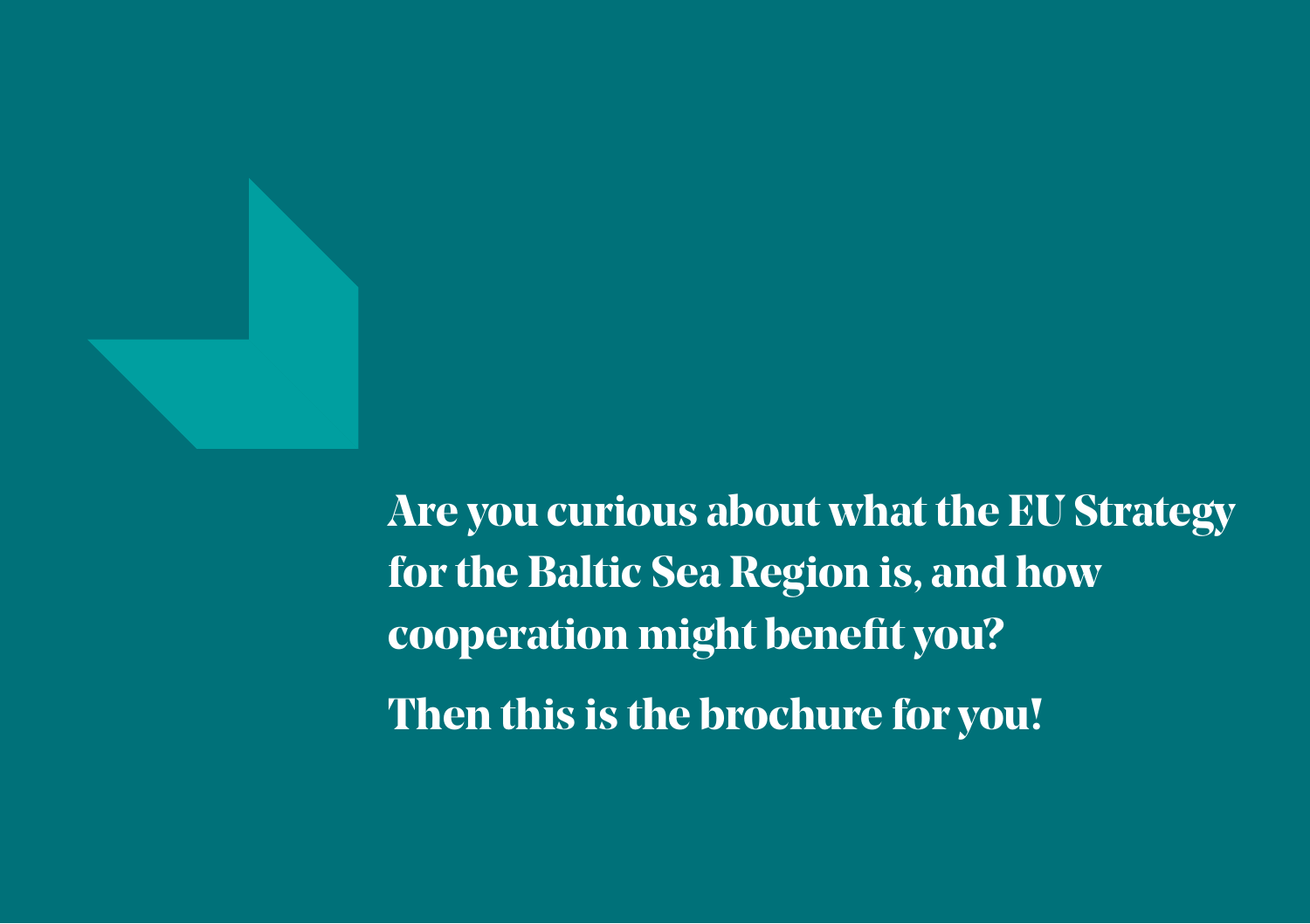# **Why do we need a Strategy for the Baltic Sea Region?**

**Why is it so important to cooperate with other Baltic Sea States? How does it all fit together, and what in fact are the differences between the EU Strategy for the Baltic Sea Region, Europe 2020 and the Baltic Sea Region Programme? This brochure answers these questions and many more. You'll learn about the common objectives that the Region is striving to achieve, and get tips for those who want to work with a project. We also introduce a number of people who are working with the Strategy and present a number of model examples of projects.**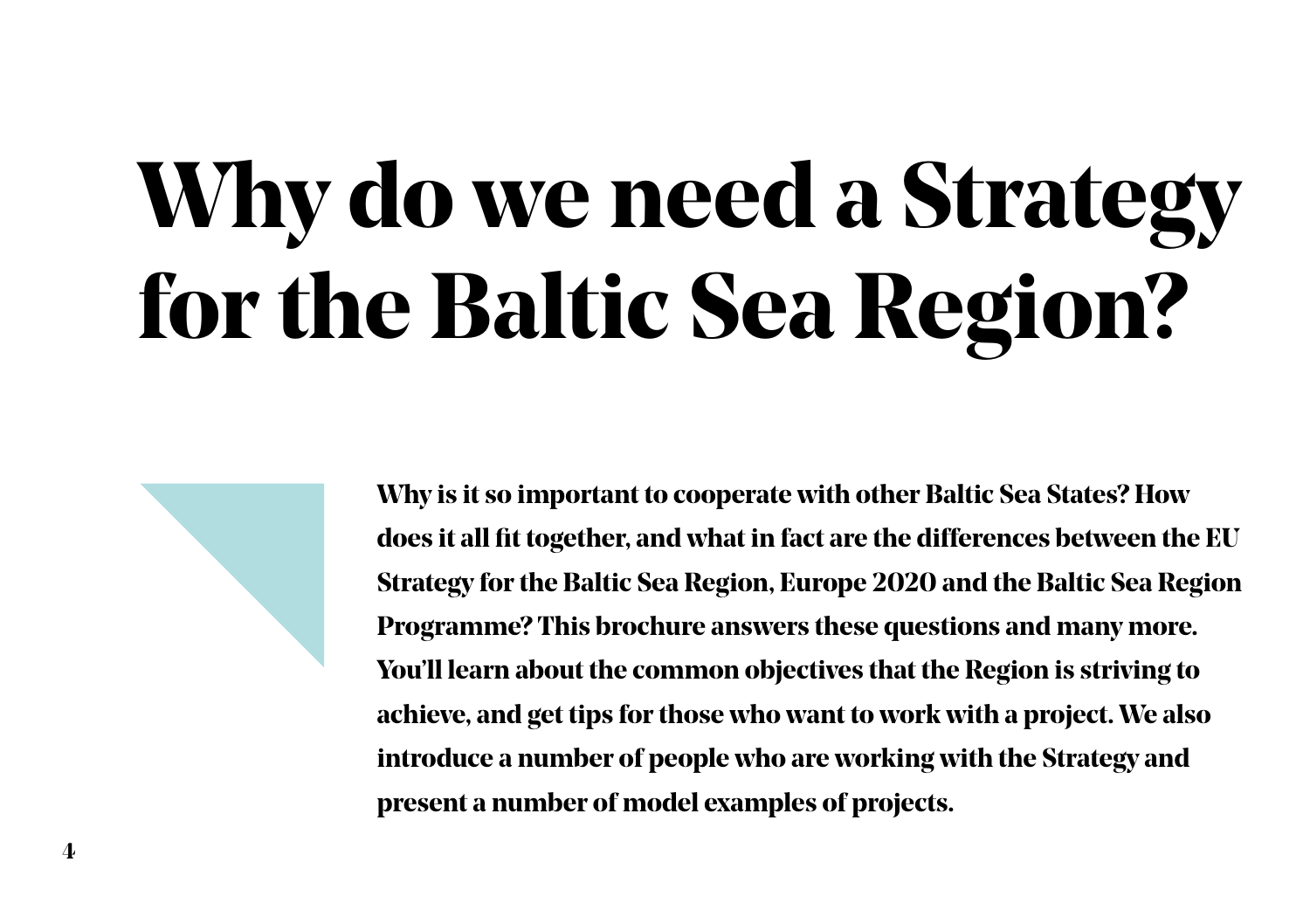#### **The basics of the Strategy**

The EU Strategy for the Baltic Sea Region, EUSBSR, was adopted in 2009. The Strategy is an agreement between the Member States of the EU and the European Commission to strengthen cooperation between the countries bordering the Baltic Sea in order to meet the common challenges facing these countries today. For example, it's about cleaning up our polluted sea, mitigating against the effects of climate change, and combating cross-border crime. Its focus is always on joint problem-solving and all of the many opportunities that cooperation provides.

#### **What is the role of the Swedish Agency for Economic and Regional Growth?**

The Swedish Agency for Economic and Regional Growth works with increasing and disseminating knowledge about Baltic Sea Region Strategy's implementation in Sweden. We coordinate a broad Baltic Sea Region Network in Sweden that includes Swedish government agencies, regional authorities and many regions. The network offers great opportunities for cross-sectoral interaction, meeting new cooperation partners, and exchanging information about financing options.

Assigned authorities and government agencies report annually to the Swedish Agency for Economic and Regional Growth about their work with the Strategy. The Agency then compiles an annual report to the Swedish Government. In addition to its role of coordinator, the Agency also implements the Strategy in its own activities, for example by strengthening matchmaking between enterprises and clusters in the Baltic Sea Region.

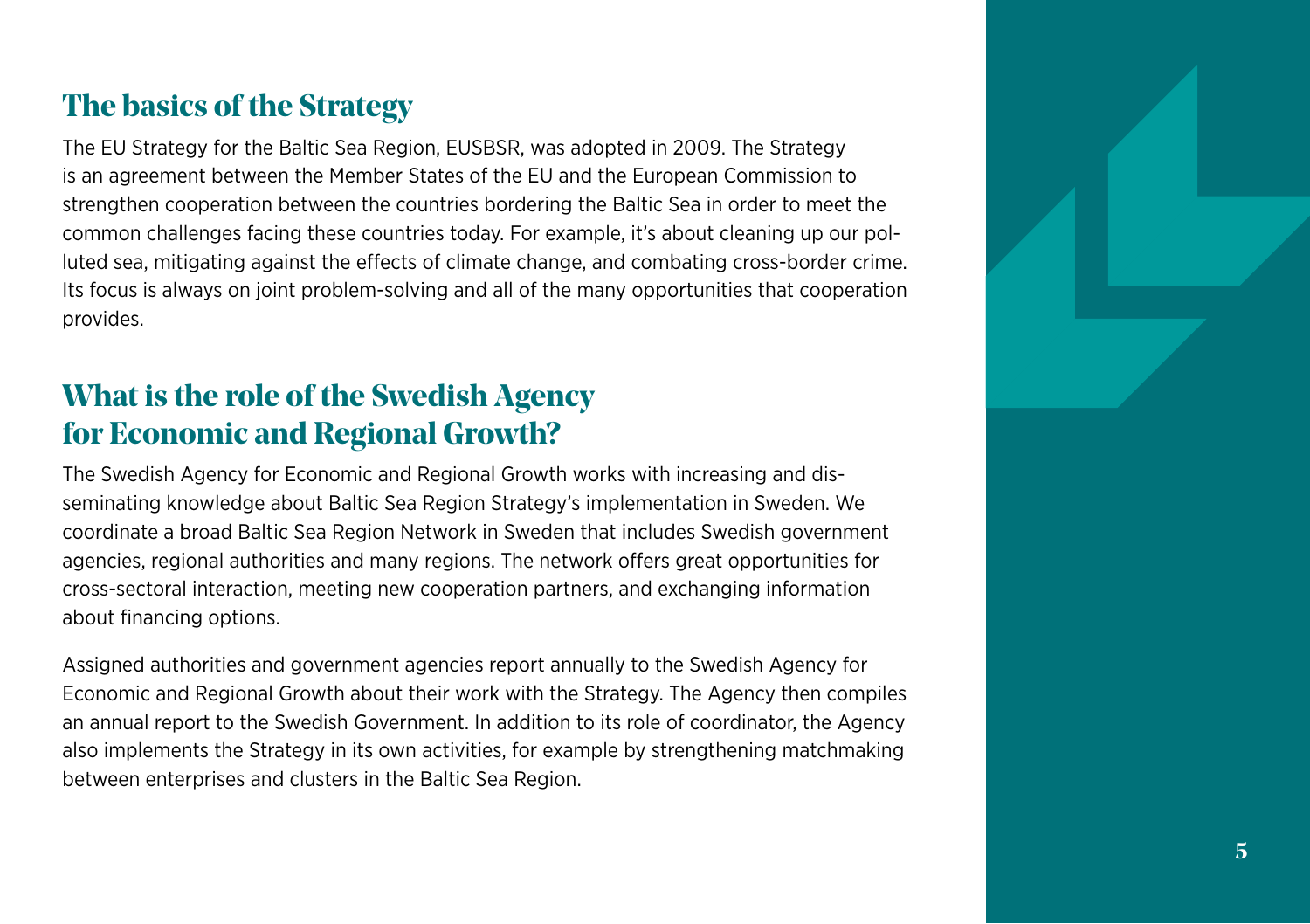# **The Baltic Sea Region Strategy's objectives and sub-objectives**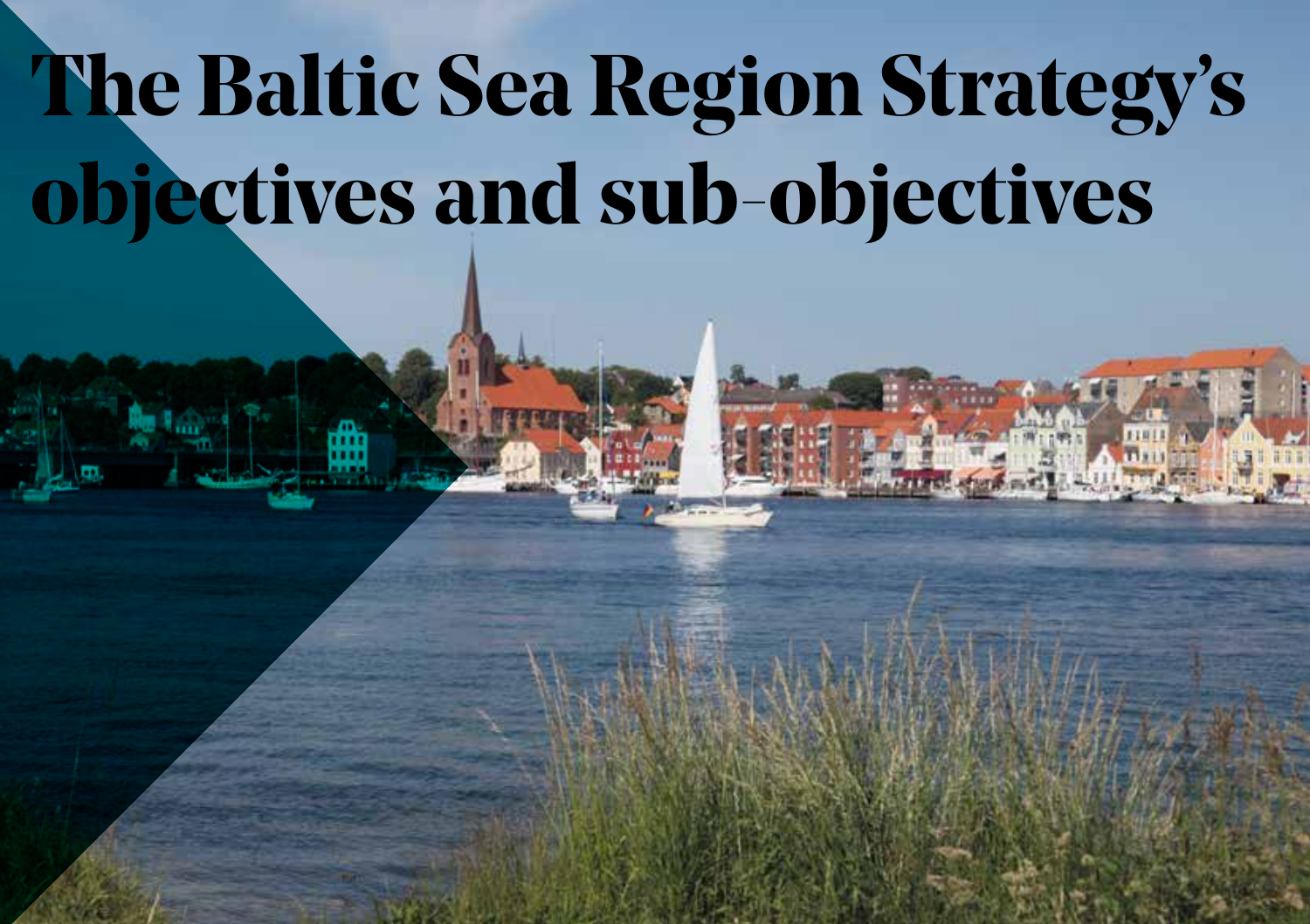### **Save the Sea**

- Clear water in the sea
- Rich and healthy wildlife
- Clean and safe shipping
- Better cooperation

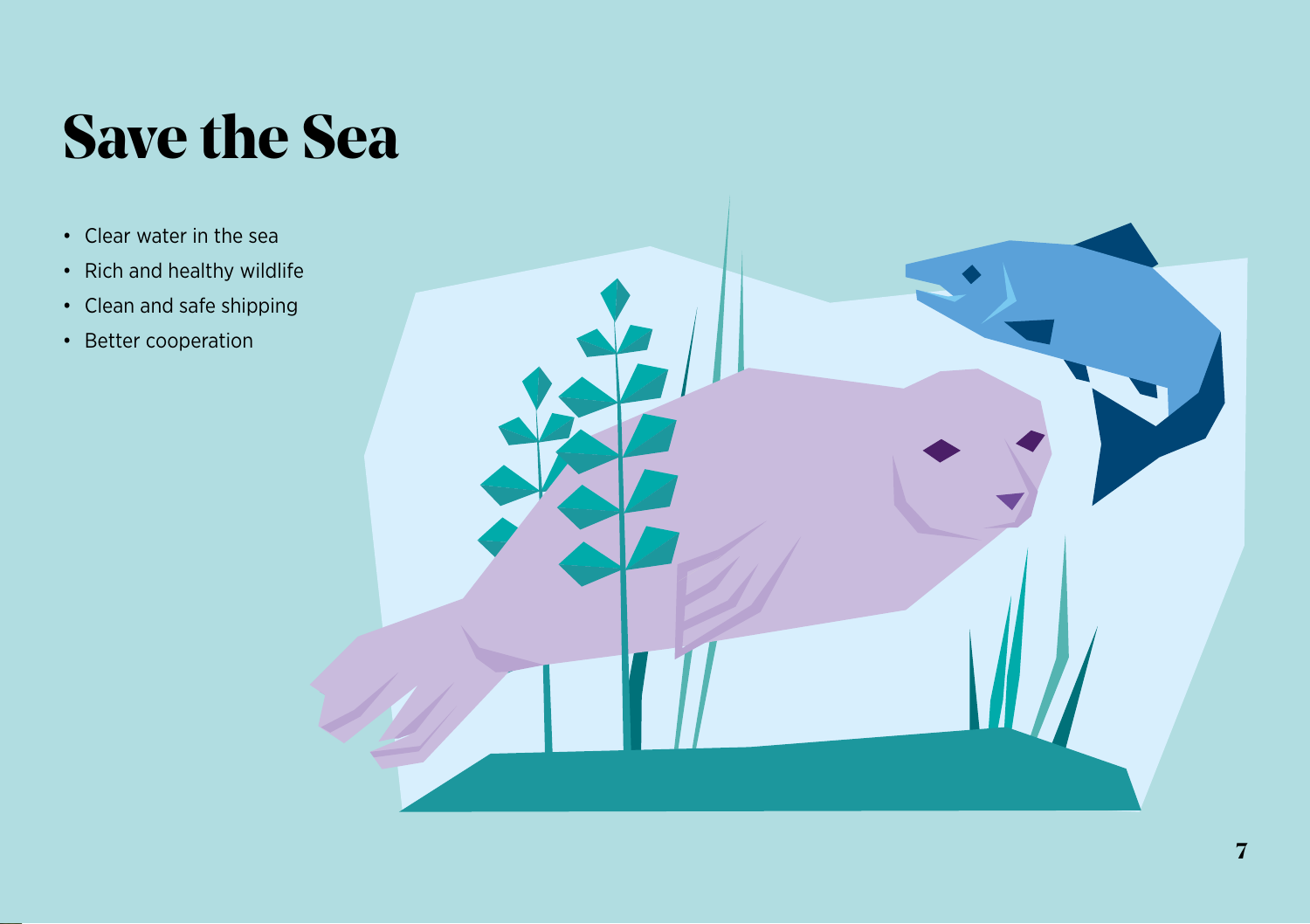### **Connect the Region**

- Good transport conditions
- Reliable energy markets
- Connecting people in the region
- Better cooperation in fighting cross-border crime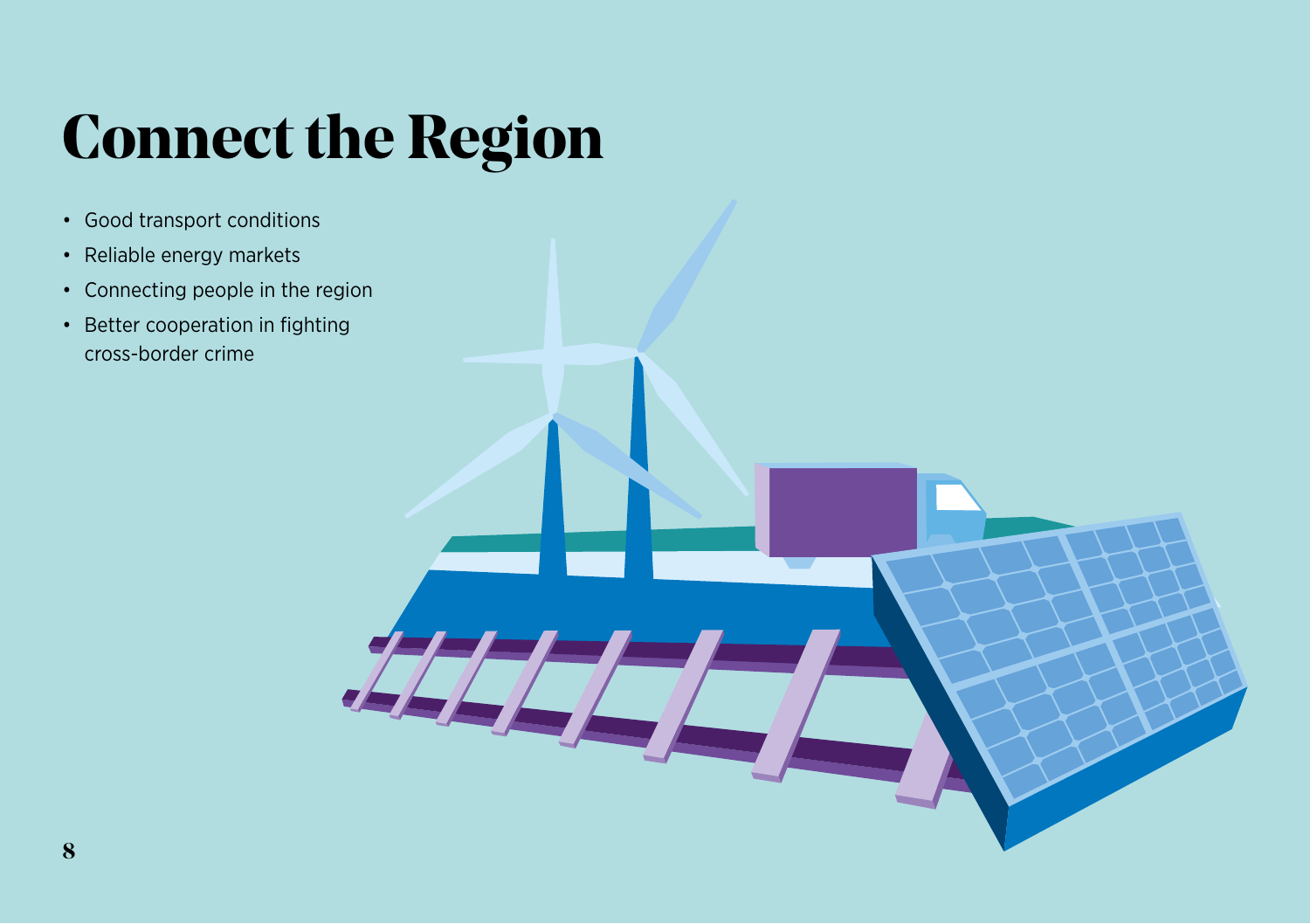### **Increase Prosperity**

- Baltic Sea region as a frontrunner for deepening and fulfilling the single market
- EUSBSR contributing to the implementation of Europe 2020 Strategy
- Improved global competitiveness of the Baltic Sea region
- Climate change adaptation, risk prevention and management

Read more about the three objectives on pages 14–16.

SEK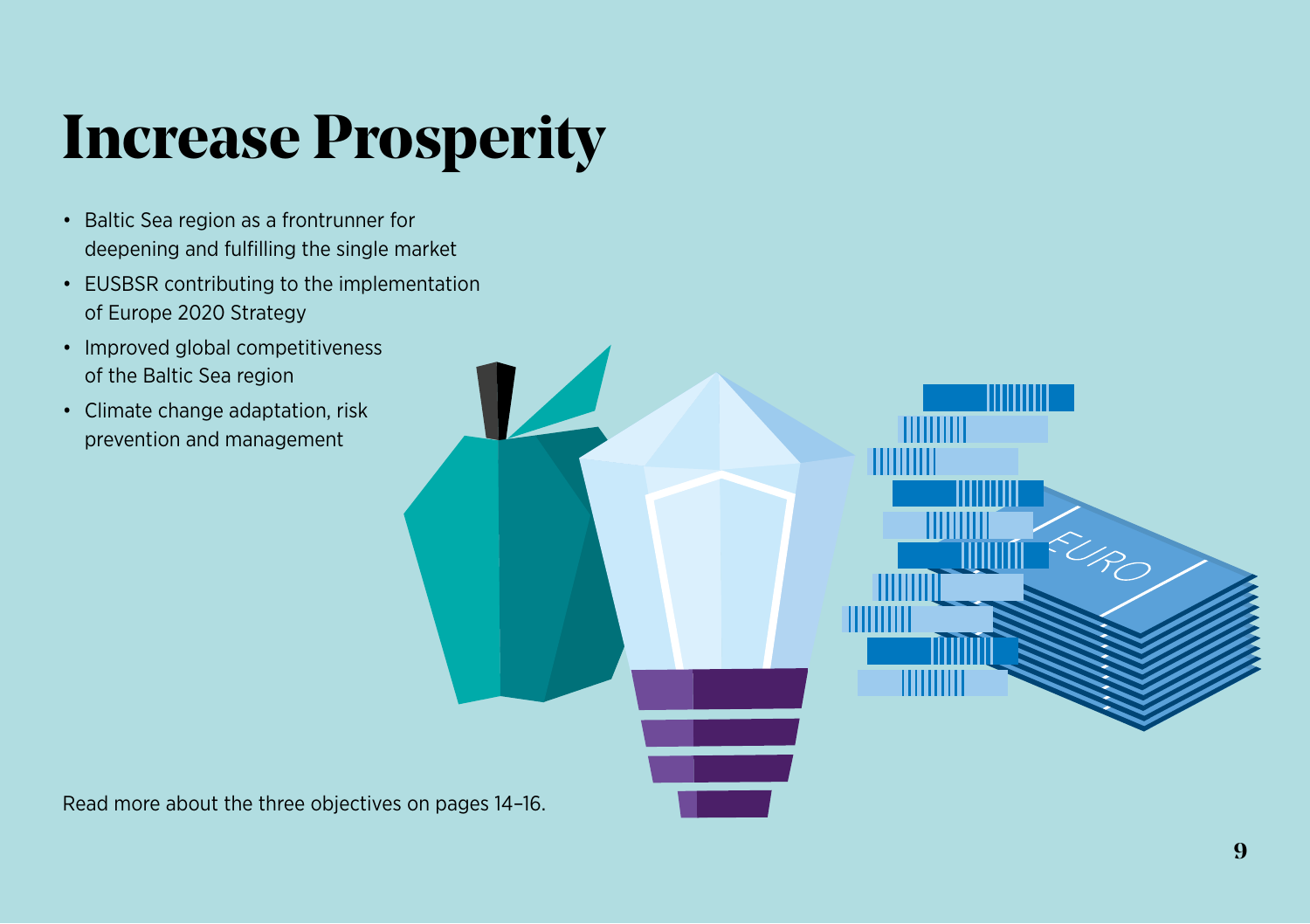

### **A strategy about more than just the sea!**

Besides issues to do with the Baltic Sea itself that are specific to the EU countries bordering it, the Strategy covers many other common challenges and opportunities. The starting point is always the same whether the issue concerns transport solutions, joint education ventures or the environment: that we can solve our common challenges better if we work together.

In the first instance, the Strategy concerns the EU Member States in the Baltic Region: Germany, Poland, Lithuania, Latvia, Estonia, Finland, Sweden and Denmark.

Some countries outside the EU also participate actively in projects under the Baltic Sea Strategy. Norway is often involved, as is Russia, as an important partner country. Iceland and Belarus also participate at times.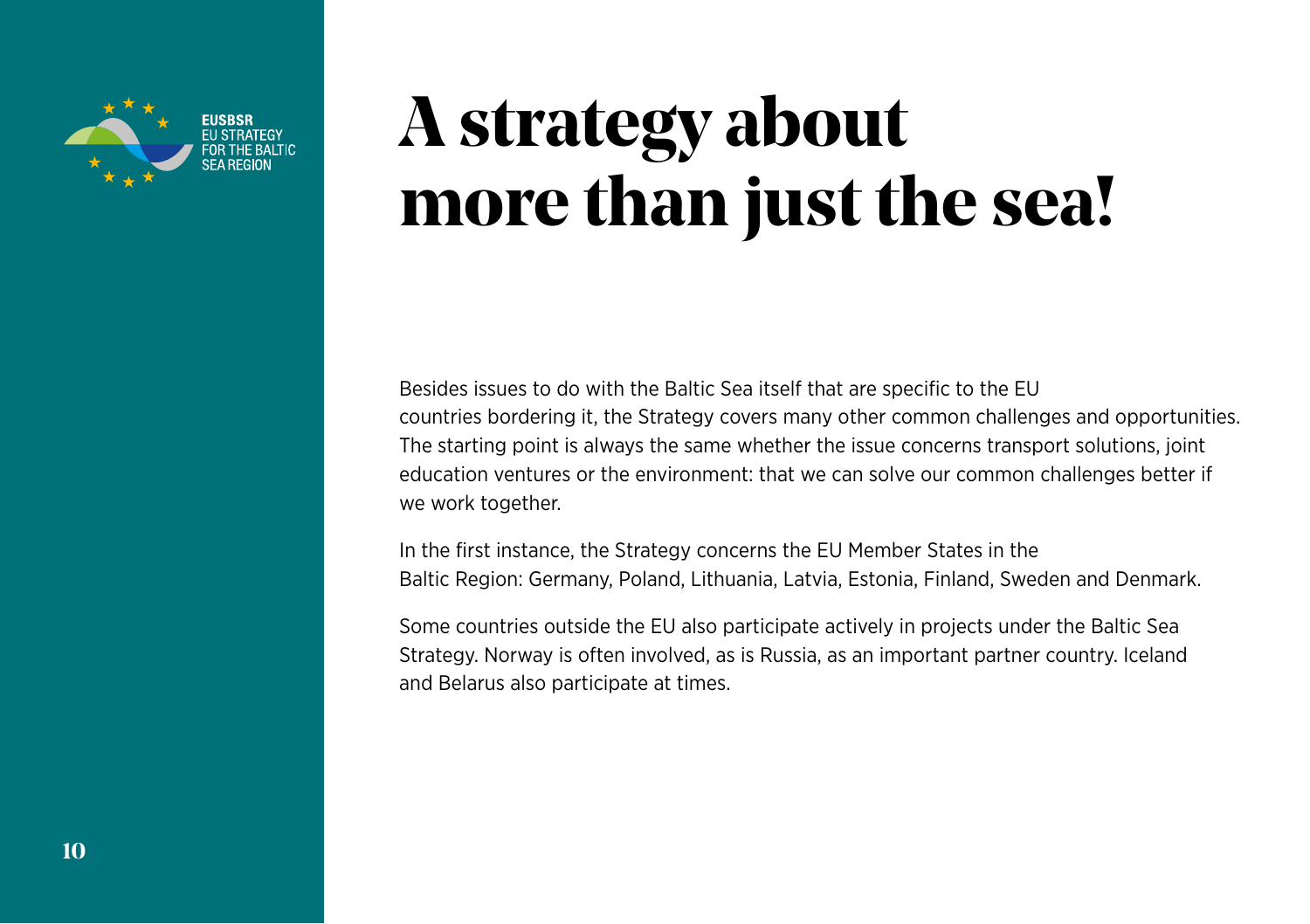### **How can we benefit from the Baltic Sea Region Strategy?**

#### **EXAMPLES OF ACTIONS MIGHT INCLUDE:**

- Working with urban planning and sustainability issues from a wider perspective.
- Developing tourism and other related industries.
- Cooperating on transport issue and maritime safety.
- Working with business development to foster the internationalisation of enterprises.
- Developing efforts towards smarter and greener public procurement.
- Cooperating on energy issues and other issues that link the environment and economics.
- Being inspired about how we can help young people who have left school early.
- Streamlining work with emergency plans and crisis management.

# **17%**

**The Baltic Sea Region has 85 million inhabitants.**

**11**

**That's 17% of the EU's population.**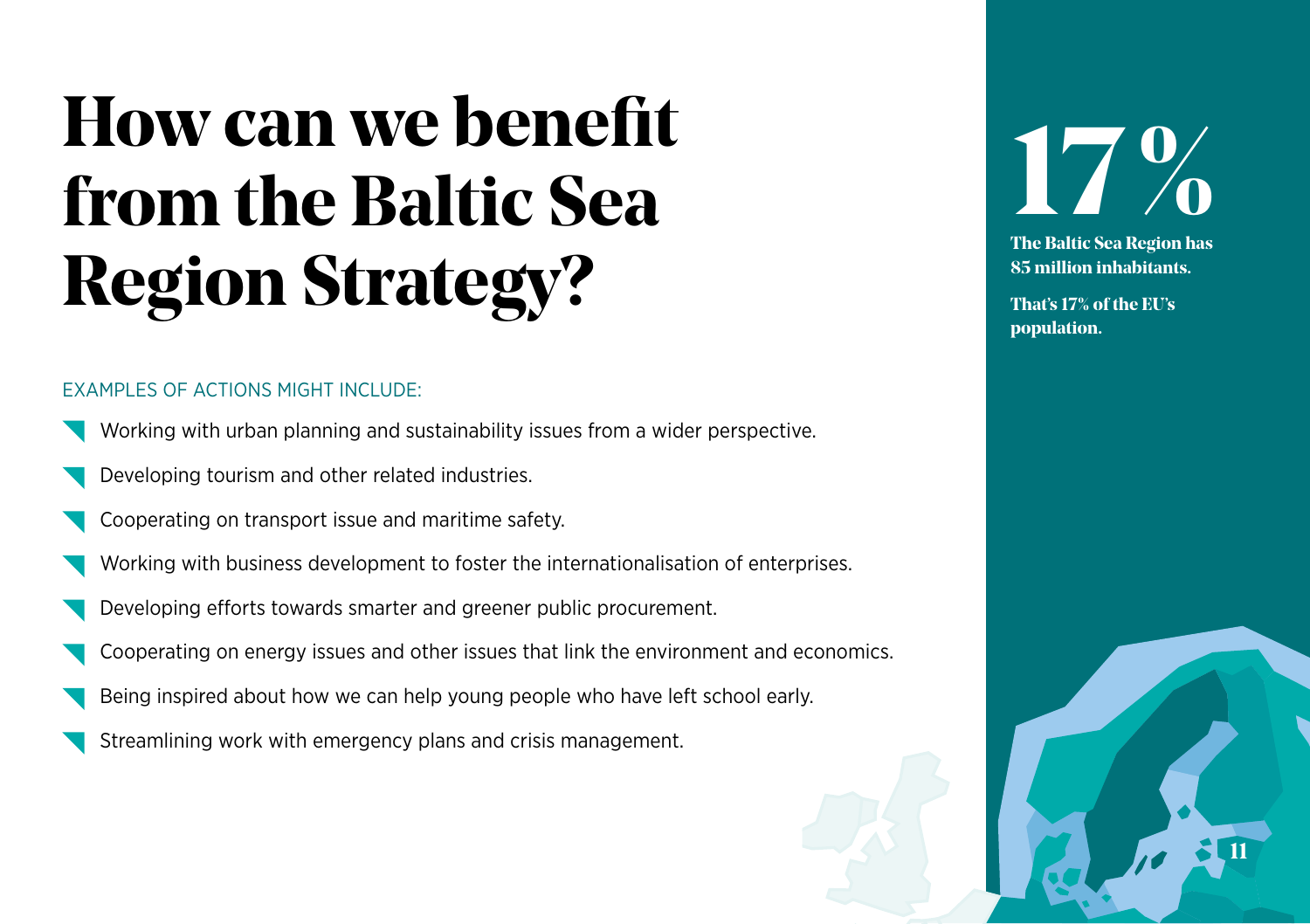

# **REASONS TO**<br>COOPERATE! **COOPERATE!**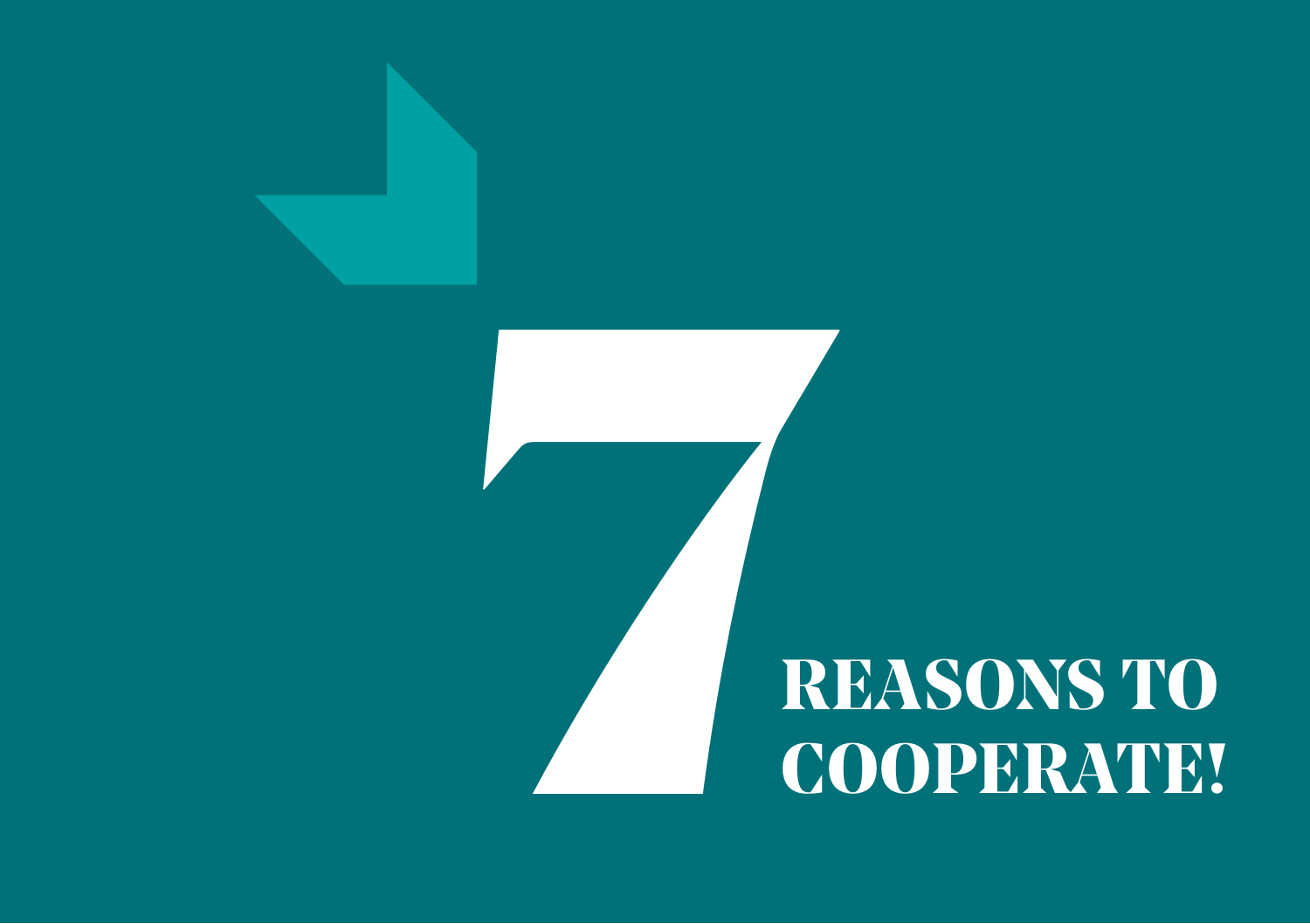### **Well-considered cooperation in the Baltic Sea Region has many advantages. Some examples:**

#### **1. Smarter problem solving**

Better opportunities for solving common problems that require efforts from all involved. Examples are environmental problems in the Baltic, poorly functioning transport routes, or the need for energy supplies.

#### **2. Better approaches and methods**

Access to more approaches and methods for working with skills supply and sustainability issues for example.

#### **3. Improved cooperation on environmental issues**

Greater opportunities to cooperate on how to prevent floods and other matters related to adapting to climate change.

#### **4. Larger market**

Access to a larger market for commercial products and services, and greater scope for pursuing.

#### **5. Enhanced skills and larger networks**

Enhanced skills and more contacts, making businesses stronger in the global market.

#### **6. Safety and security**

Greater opportunities to cooperate on security issues such as crime prevention and crisis management.

#### **7. Increased resources**

Cooperation with more partners in new networks means more resources for joint projects.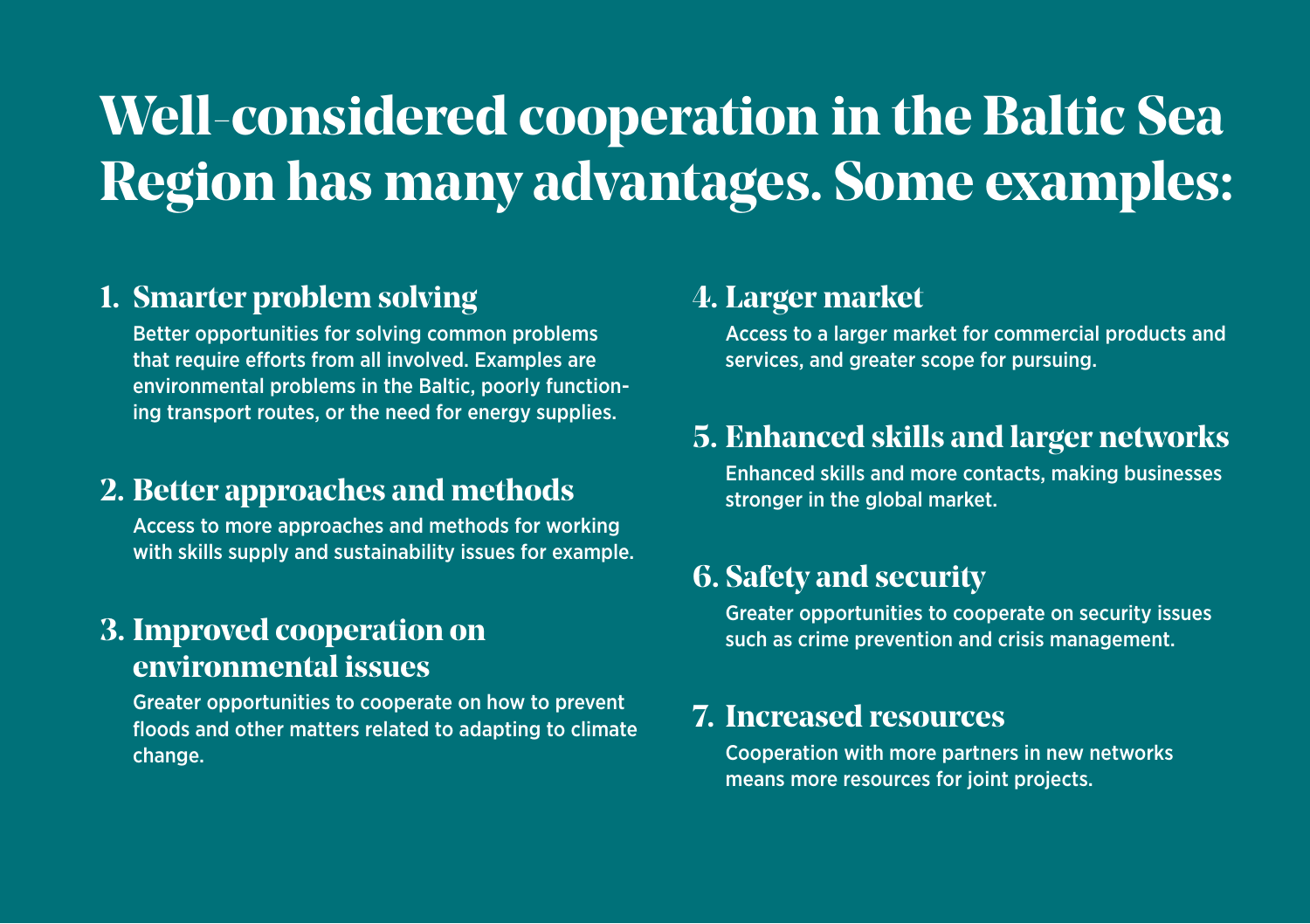### **What do the Strategy's three objectives mean?**

#### **Save the Sea**

Only together can we save the Baltic Sea – one of the world's most polluted seas. The vulnerability of the Baltic to eutrophication, pollution and over-fishing places especially high demands on cooperation in the Region. The objective Save the sea is about achieving a good environmental status and biological diversity in the Baltic.

For example, this can be done by reducing inputs of nutrients, and also reducing the environmental impact of shipping by making the Baltic Sea Region a model region for clean shipping.

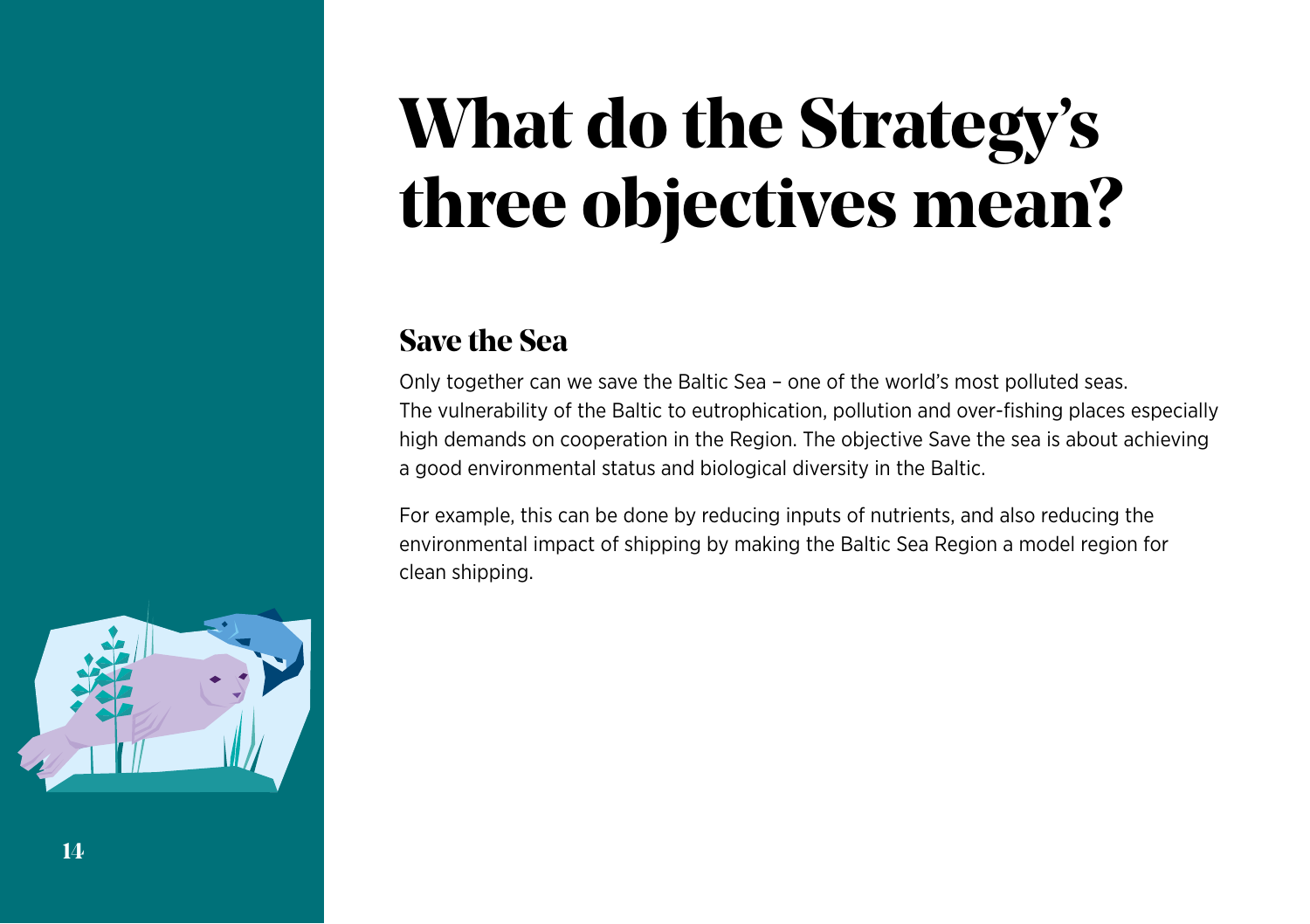#### **Connect the Region**

Large parts of the Baltic Sea Region are sparsely populated with long distances to other markets. For historical reasons, the Region's transport systems and energy markets have developed independently of each other. They are not yet sufficiently linked to best utilise the Region's potential for competitiveness and quality of life. There is a need for better cooperation in order to improve the Region's transport systems and secure the supply of energy.

*Connect the Region* is also about bringing people closer to each other so that they can benefit from exchanging knowledge and ideas and doing business with each other. This can be through student and research exchanges for instance, or via business contacts. It's also about ensuring access to communications options and the Internet.

*Connect the Region* also fosters cooperation projects aimed at combating cross-border crime such as human trafficking and smuggling stolen goods.

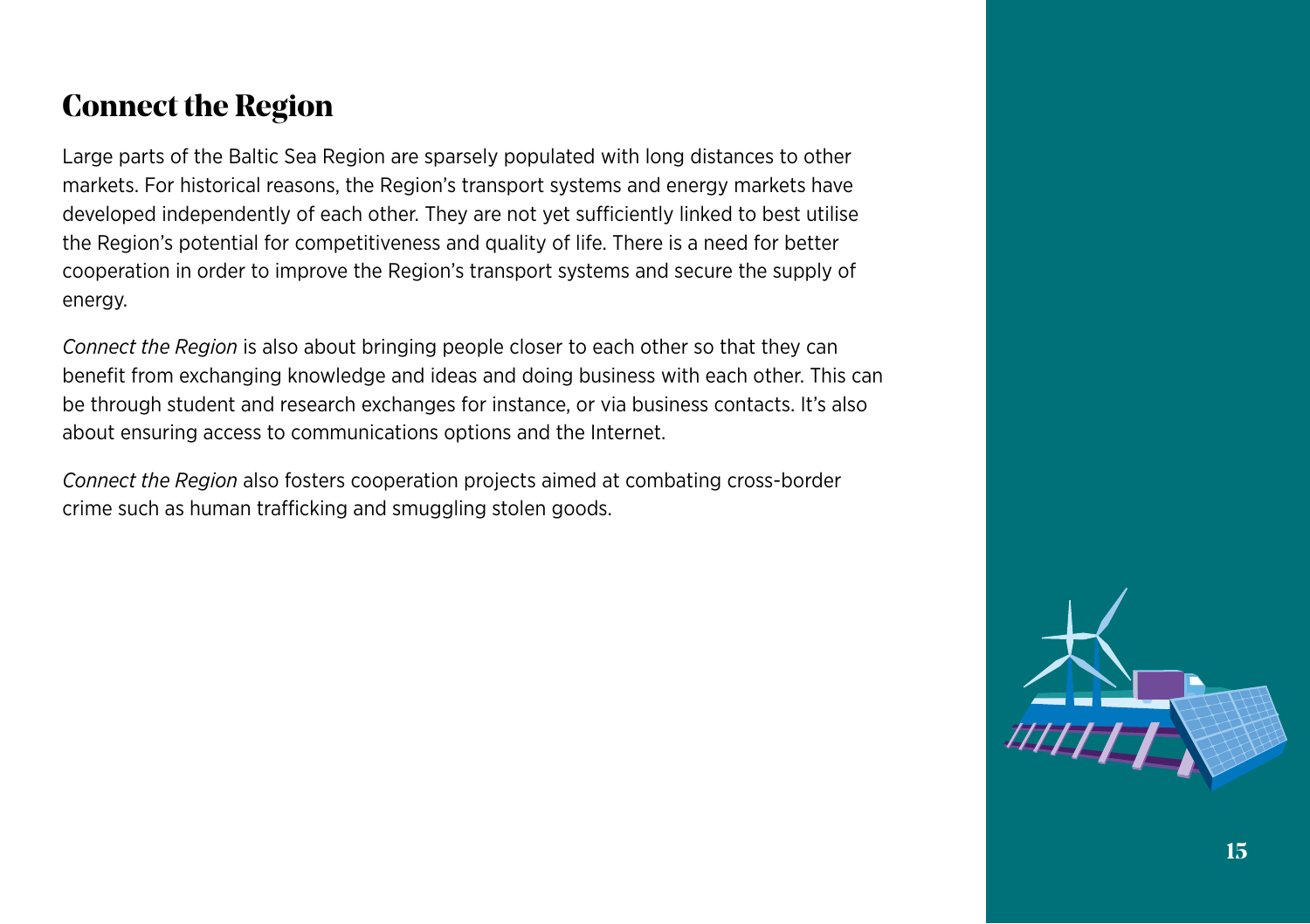#### **Increase Prosperity**

Trade between the Baltic Sea States is already considerable, but there is room to grow. The EU Strategy for the Baltic Sea Region contains measures to promote entrepreneurship, innovation, trade and digitally-driven growth. The countries bordering the Baltic can strengthen their competitiveness and prosperity through better cooperation in research and development and by deepening the internal market in various ways.

One priority area is to improve cooperation and exchanges between the education system and economic partners. The competitiveness of the Region is also predicated on a high level of education.

Our Region's prosperity is also being impacted to a large extent by climate change. The Baltic Sea is warming faster than any other sea in the world. The prediction is that more floods and droughts will occur, and joint adaptation efforts are important, as is strengthened joint disaster preparedness.

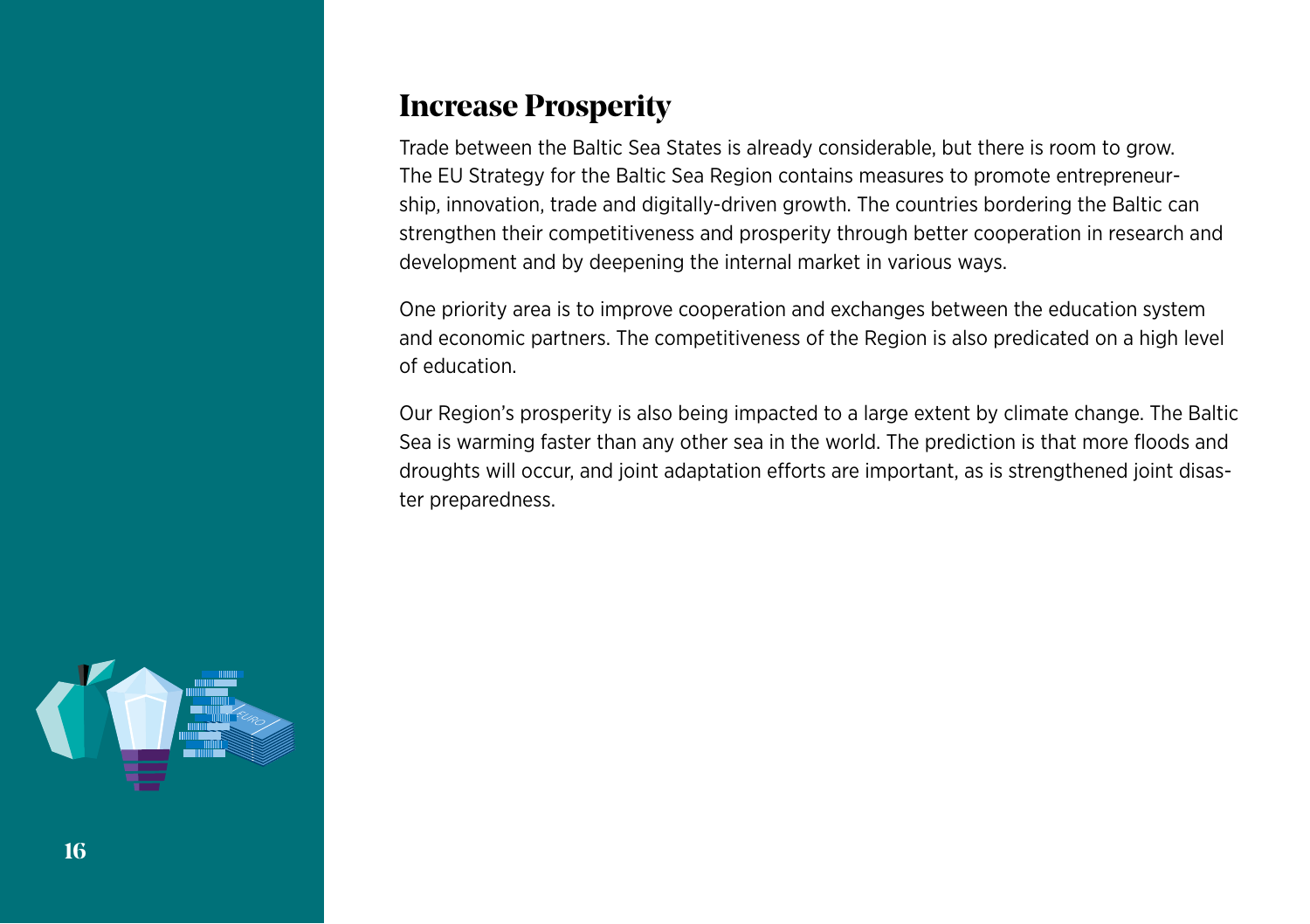### **There is an Action Plan!**

There is an Action Plan for the EU Strategy for the Baltic Sea Region which clarifies the three objectives. The objectives each have policy areas with identified responsible government agencies and ministries in each country.

The Action Plan, which is available in Swedish and English, also outlines the Strategy's flagship projects, which are intended to serve as inspiration. One way of using the Action Plan is to search in it for words that best correspond to your area of interest.

You can find the Action Plan at www.balticsea-region.eu

**The Baltic Sea region is one of the most competitive regions in the world.**

**40%**

**Close to 40 % of Sweden's exports go to countries in the Baltic Sea Region.**

### **10 billion Euro**

**By 2020, it is anticipated that almost 10 billion Euro have been turned into more than 1,000 projects within the EU's territorial cooperation programmes.**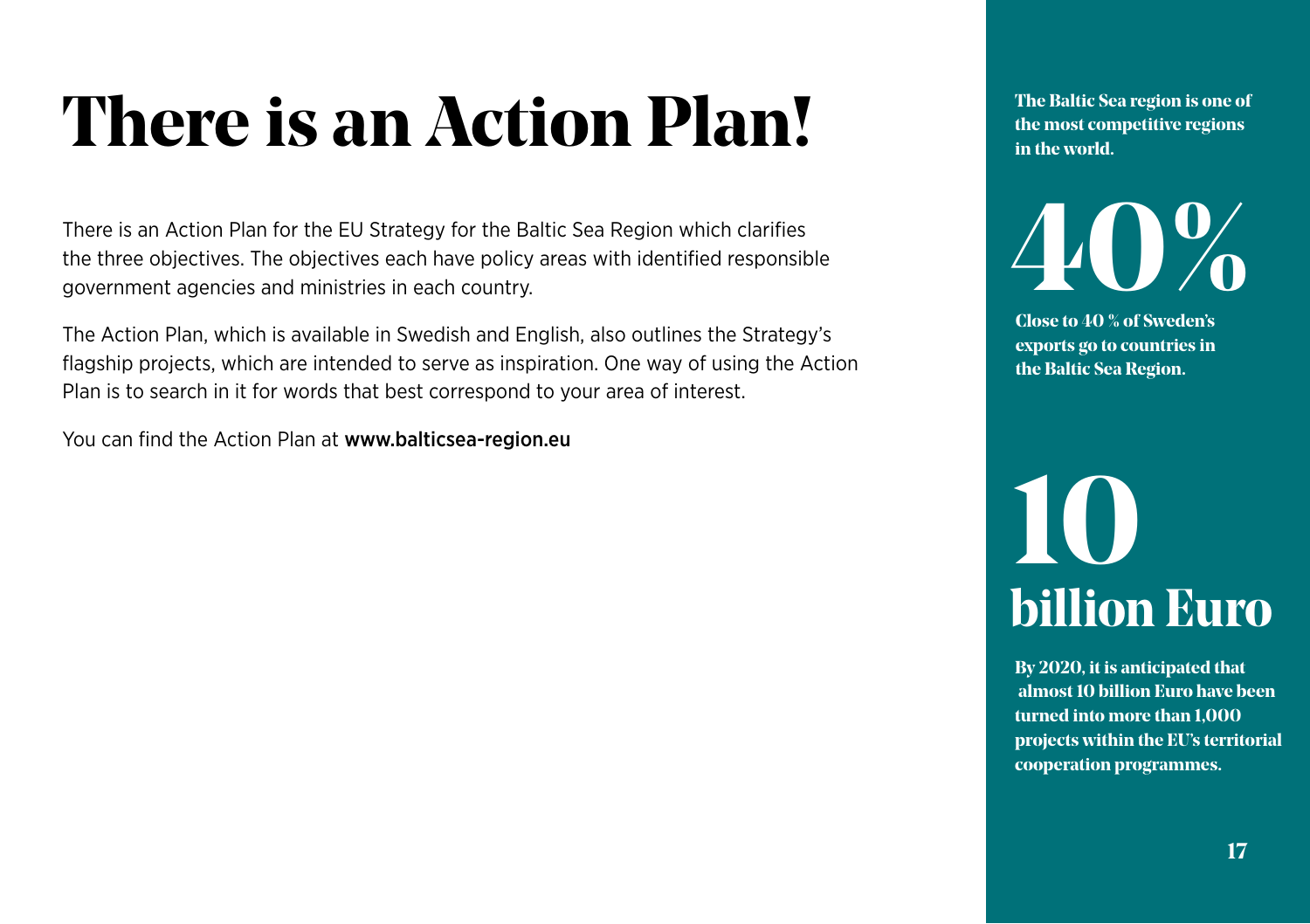#### **Some useful contacts:**

#### SWEDISH AGENCY FOR ECONOMIC AND REGIONAL GROWTH

The Swedish Agency for Economic and Regional Growth coordinates a Swedish network of government agencies and regions and also maintains frequent contacts with other countries in the Baltic Sea Region. The Agency can assist you with contacts in Sweden.

#### THE SWEDISH INSTITUTE

The Swedish Institute's Baltic Sea Unit has many years of experience of cooperation in the Baltic Sea Region. Besides answering questions and providing advice, the Swedish Institute can also provide funding for projects to work in Baltic Sea partnerships.

### **Like to start up a project?**

- Start from your organisation's development needs.
- Get help from others who have experience of cooperation projects such as those described in this brochure.
- Attend thematic conferences organised and establish contacts.
- Contact the coordinator responsible for the relevant policy area in the Baltic Sea Region Strategy for advice and contacts with stakeholders in other countries.
- Make sure that you involve all the relevant stakeholders right from the start of your project to ensure that you achieve its set goals.
- Get involved in the networks in the Baltic Sea Region (more about these on the next page).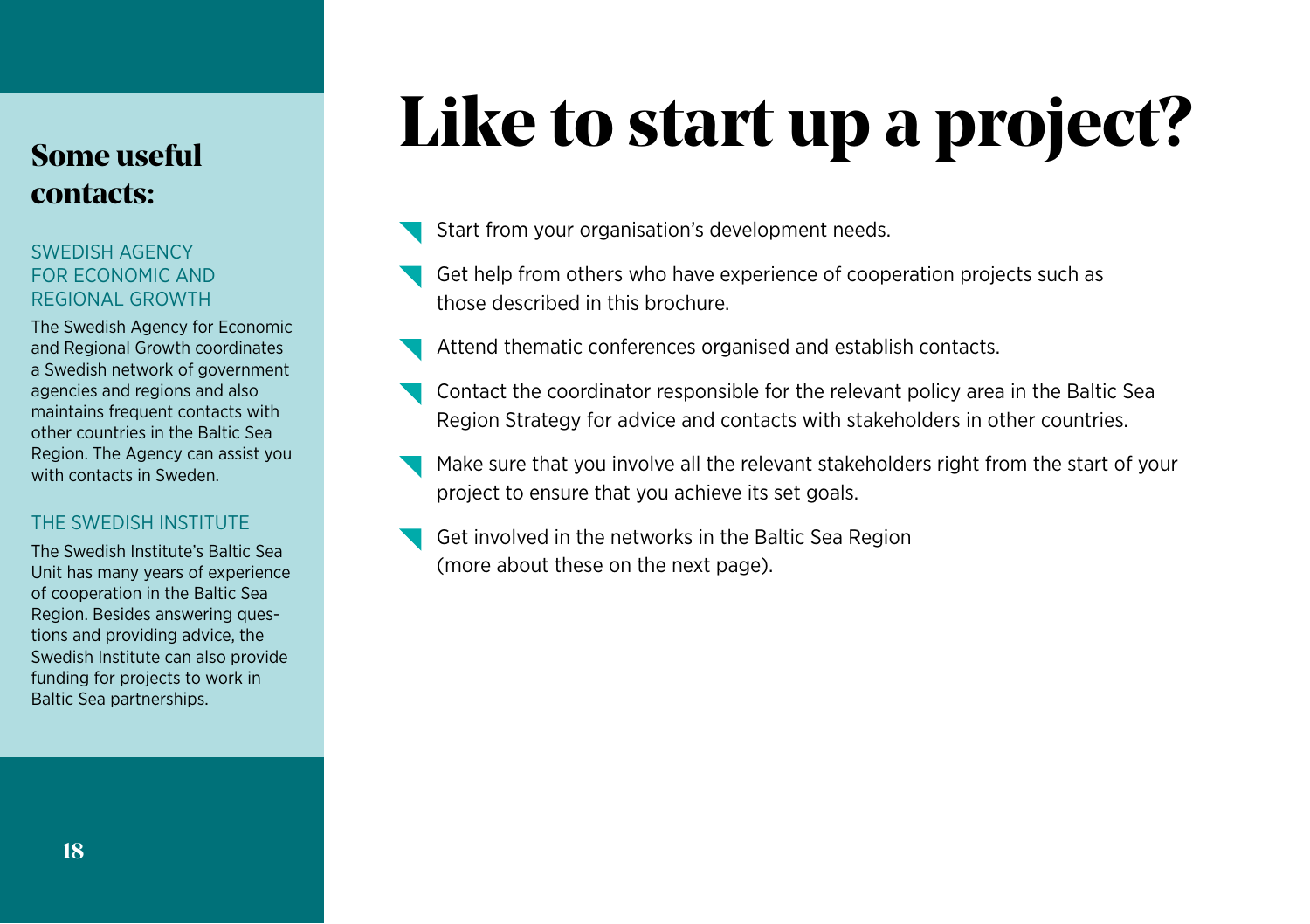### **Get involved in networks**

A number of networks exist in the Baltic Sea Region for municipalities and regions working with relevant thematic areas. Getting involved in these networks can uncover new opportunities for partnerships and provide you with new contacts.

- The Baltic Sea States Subregional Cooperation (BSSSC) brings together regional authorities from all the countries in the Baltic Sea Region.
- The Conference of Peripheral Maritime Regions (CPMR) and its Baltic Sea Commission brings together the peripheral maritime regions of the Baltic Sea Region.
- The Union of the Baltic Cities (UBC) is a network for municipalities and cities in the Baltic Sea Region.

There are also a number of networks covering specific fields such as the Baltic Development Forum (BDF) and the WHO Healthy Cities Network in the Baltic Sea Region.

Read more about the networks:

**BSSSC** www.bsssc.com

CPMR, Baltic Sea Commission www.balticseacommission.eu

UBC www.ubc.net

# **100**

**Roughly 100 municipalities and cities around the Baltic are members of the Union of the Baltic Cities.**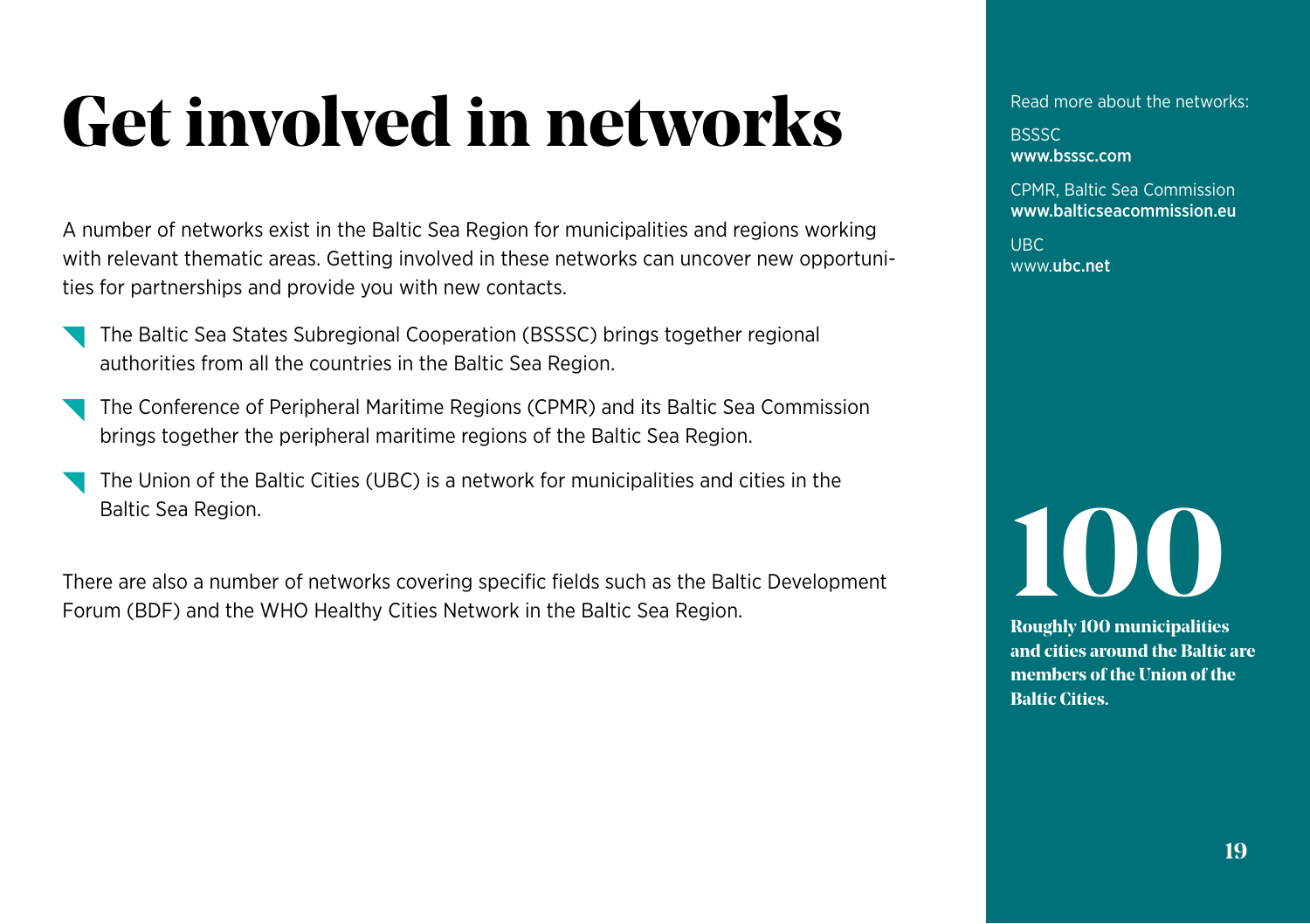### **Are there funds to apply for?**

The Baltic Sea Region Strategy is a guide and assistance in prioritising and coming together for joint actions – but there are no special funds earmarked for the Strategy. However, there are programmes from which you can apply for funding to support joint actions among the Baltic Sea States.

For the 2014–2020 programming period, you can apply for funding for cross-border cooperation in most of the EU programmes, for example the European Regional Development Fund, Social Fund programmes and the European Agricultural Fund for Rural Development programmes.

The EU Strategy for the Baltic Sea Region is written into these programmes, which means that cooperation in the Baltic Sea Region is being encouraged even more now than in the past.

Various strategies, plans and programmes impact work with development issues at the local and regional levels. However, this does not mean that they are incompatible. On the contrary, they build on each other. For example, working with the Baltic Sea Region Strategy also means striving towards the objectives of the Europe 2020 Strategy.

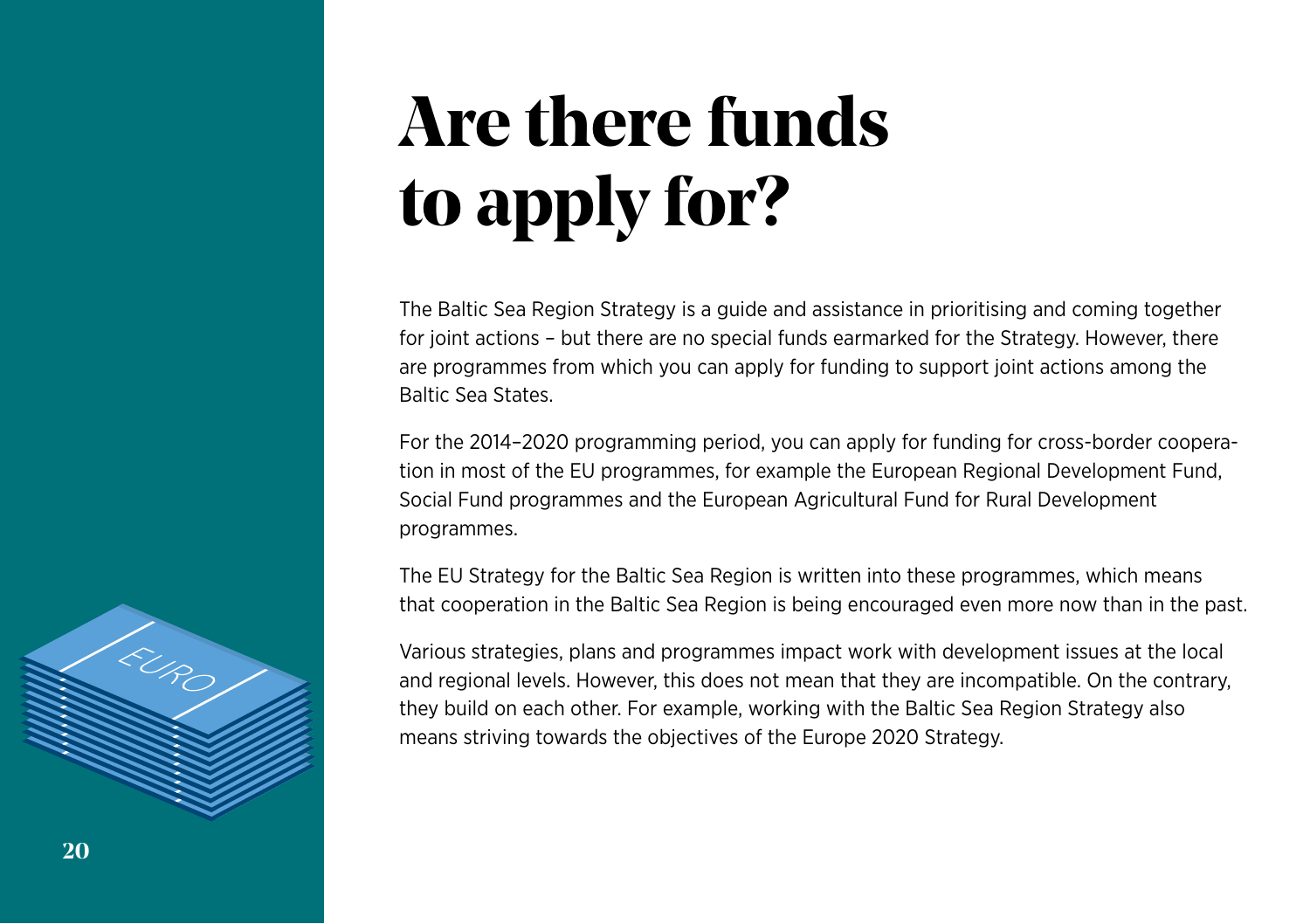### **The Baltic Sea Region Strategy and Europe 2020 Strategy**

Europe 2020 is about smart, sustainable growth for all. It is an overarching strategy for the whole of the EU that meshes well with the objectives of the EU Strategy for the Baltic Sea Region.

The Baltic Sea Strategy complements Europe 2020 in that it is based on issues specific to the Baltic Sea Region, and thereby it facilitates the Baltic Sea States in achieving the targets of the Europe 2020 Strategy.

#### WHY A COMMON STRATEGY FOR THE BALTIC SEA REGION IN PARTICULAR?

- Our main trading partners are here.
- We have common challenges related to the environment, growth and demographics.
- Here, we have opportunities to position the Region in the global perspective.

### **8000 km**

**The Baltic Sea has an 8000 km long coastline.**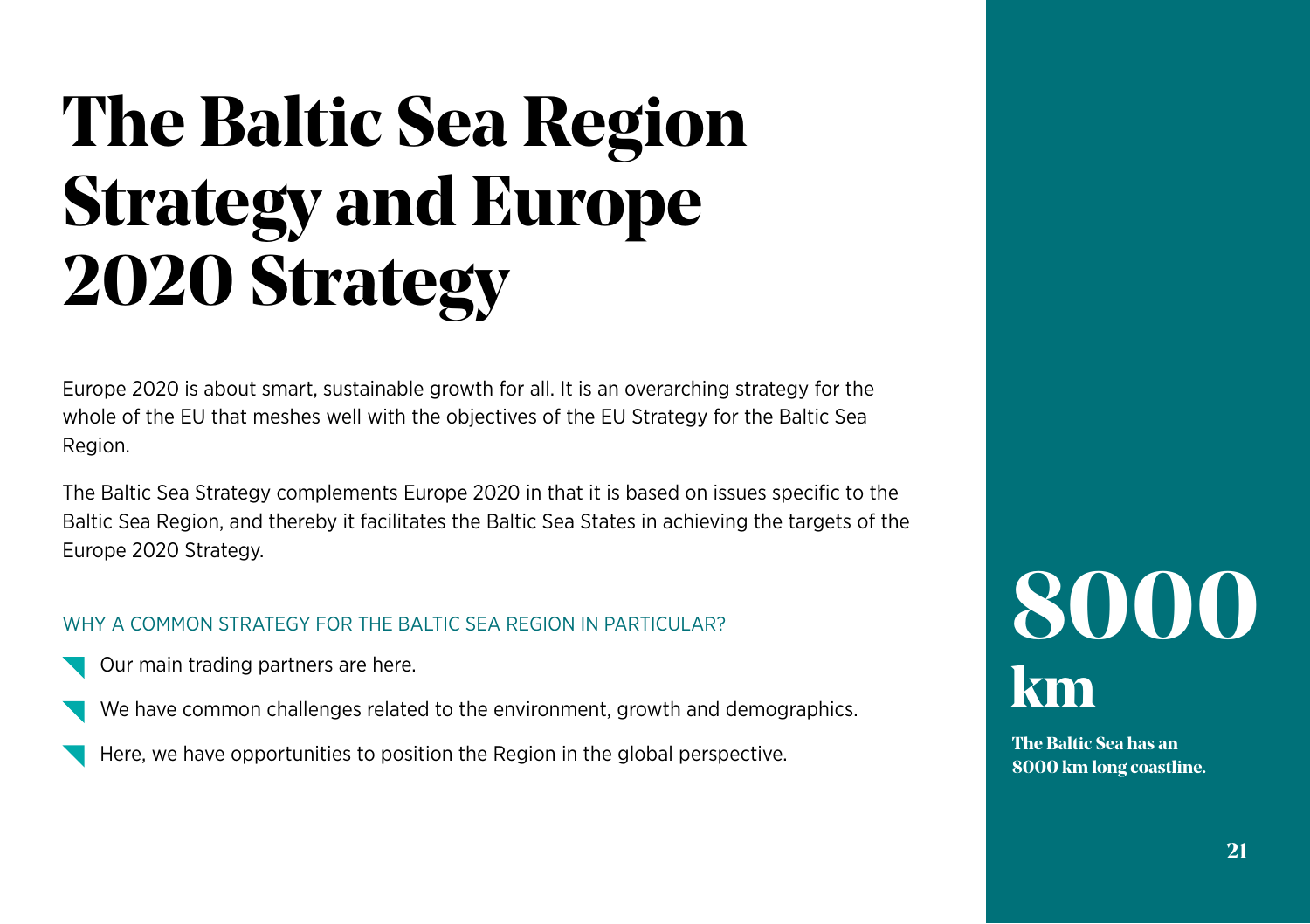More information on Interreg Baltic Sea Region programme can be found at: www.interreg-baltic.eu

### **Baltic Sea Region Strategy and Interreg Baltic Sea Region Programme**

The Baltic Sea Region Strategy is a document describing issues that are of particular importance to the Region at the strategic level. The Interreg Baltic Sea Region is one of the EU's many programmes that stakeholders can take part in for cross-border cooperation. The Baltic Sea Programme is the only one of these covering the whole of the Baltic Sea Region, and tends to be the programme from which funding is sought for actions under the Baltic Sea Strategy. But the intention is that all the EU programmes in the Region, such as the European Agricultural Fund for Rural Development, the European Regional Development Fund and the European Social Fund´s programmes will contribute funding to the Baltic Sea Strategy. So it is important be aware of other options and to consider a combination of funding from different EU programmes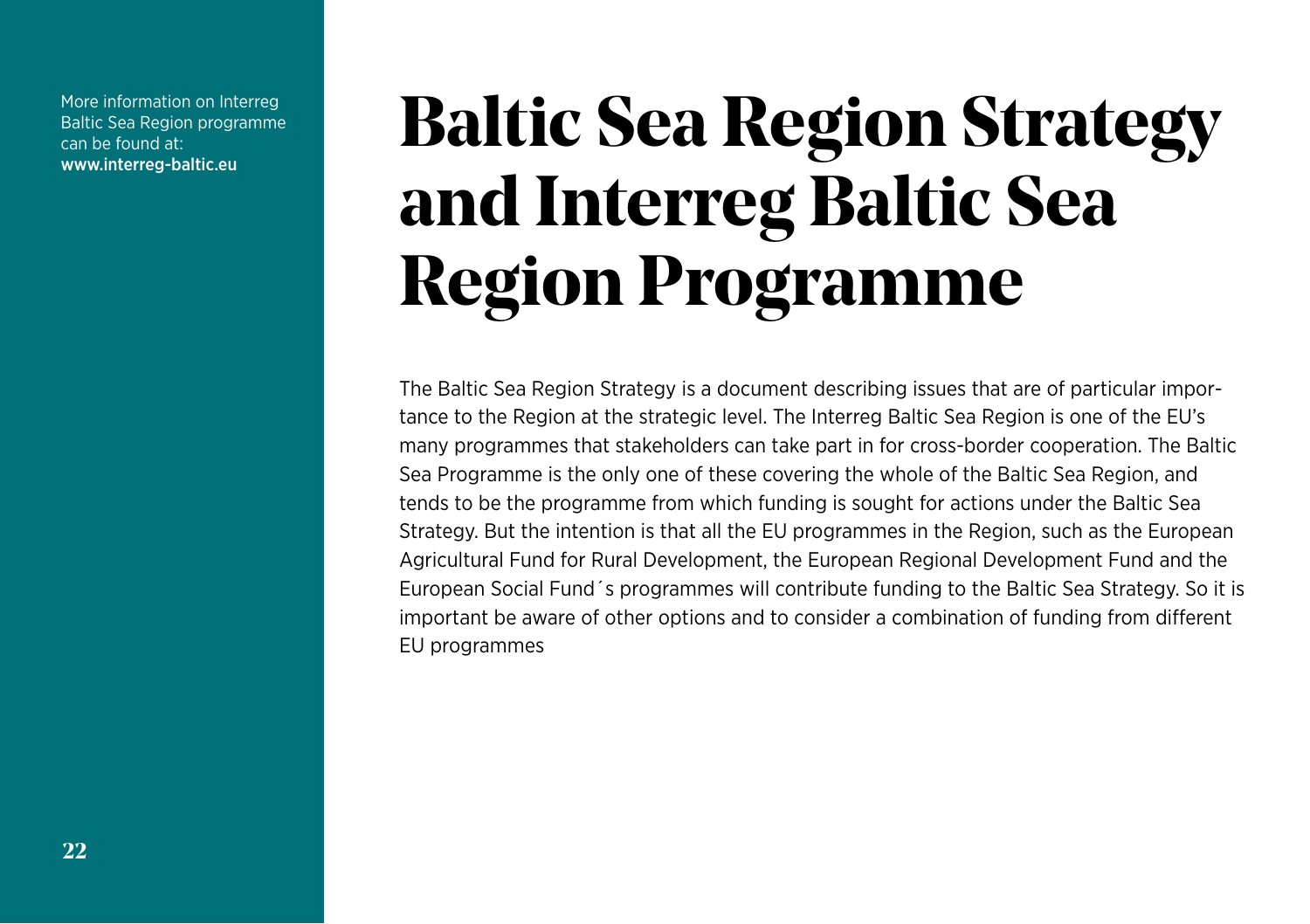### **Want to know more?**

If you want more detailed information about the EU Strategy for the Baltic Sea Region, you can consult the Action Plan. The 13 policy areas in the Action Plan are listed below. Each point corresponds to a section in the Plan that you can easily search forin the online document.

The Action Plan is found at www.balticsea-region-strategy.eu

#### POLICY AREAS

- Bioeconomy Agriculture, forestry and fisheries
- Culture Culture & creative sectors
- Education Education, research and employability
- Energy BEMIP Action Plan (for competitive, secure and sustainable energy)
- Hazards Reducing the use and impact of hazardous substances
- Health Improving and promoting people's health, including its social aspects
- Innovation Exploiting the full potential of the region in research, innovation and SME, utilising the Digital Single Market as a source for attracting talents and investments

#### **The policy areas**

Each policy area in the Baltic Sea Region Strategy has a coordinator. You can contact the coordinator for advice and contacts (to stakeholders) in other countries.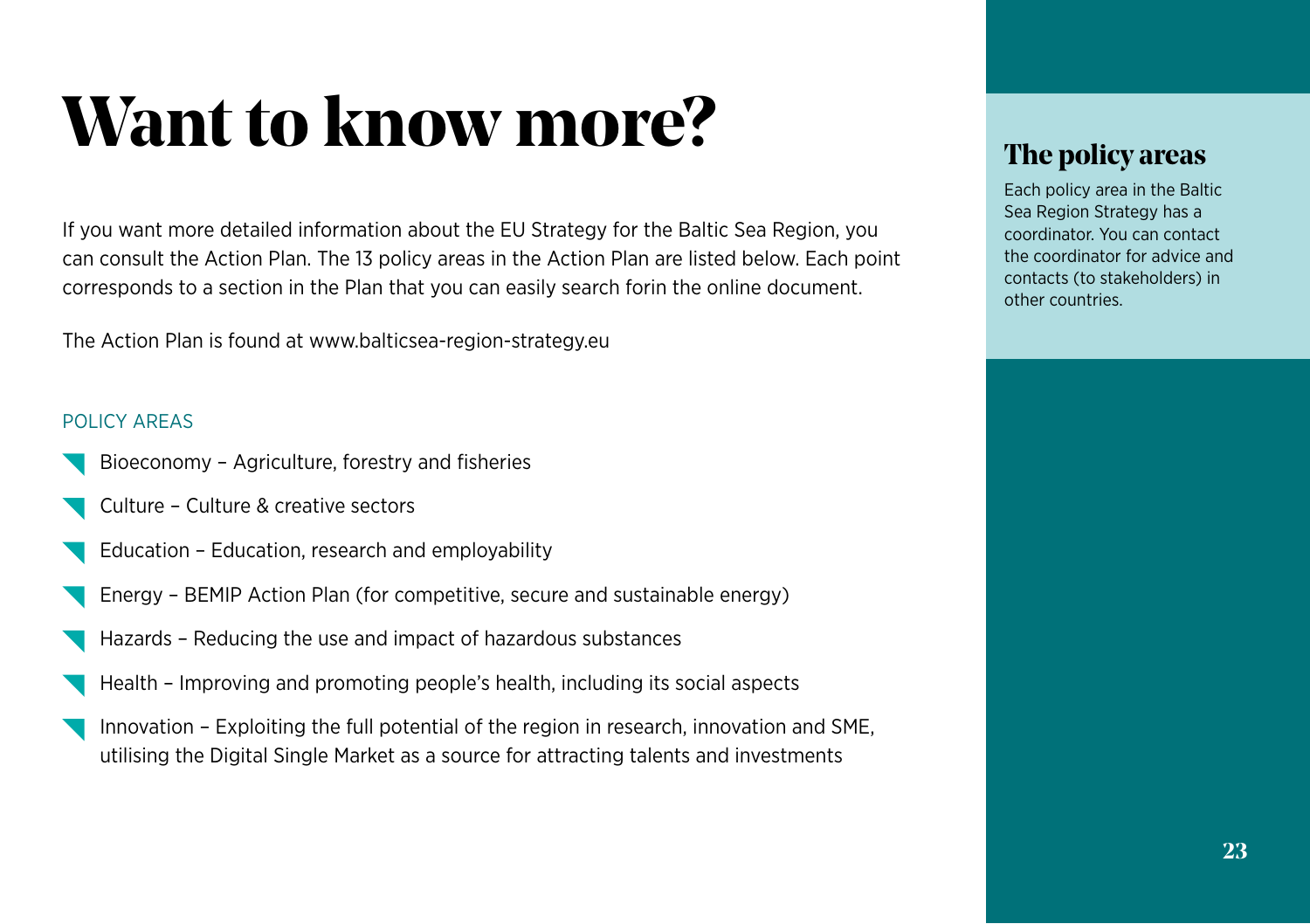Contact details for all of the policy area coordinators and horizontal action coordinators are available from:

www.balticsea-region.eu

- Nutri Reducing nutrient inputs to the sea to acceptable levels
- Safe To become a leading region in maritime safety and security
- Secure Protection from land-based emergencies, accidents and cross-border crime
- Ship Becoming a model region for clean shipping
- Tourism Reinforcing cohesiveness of the macro-region through tourism
- Transport Improving internal and external transport links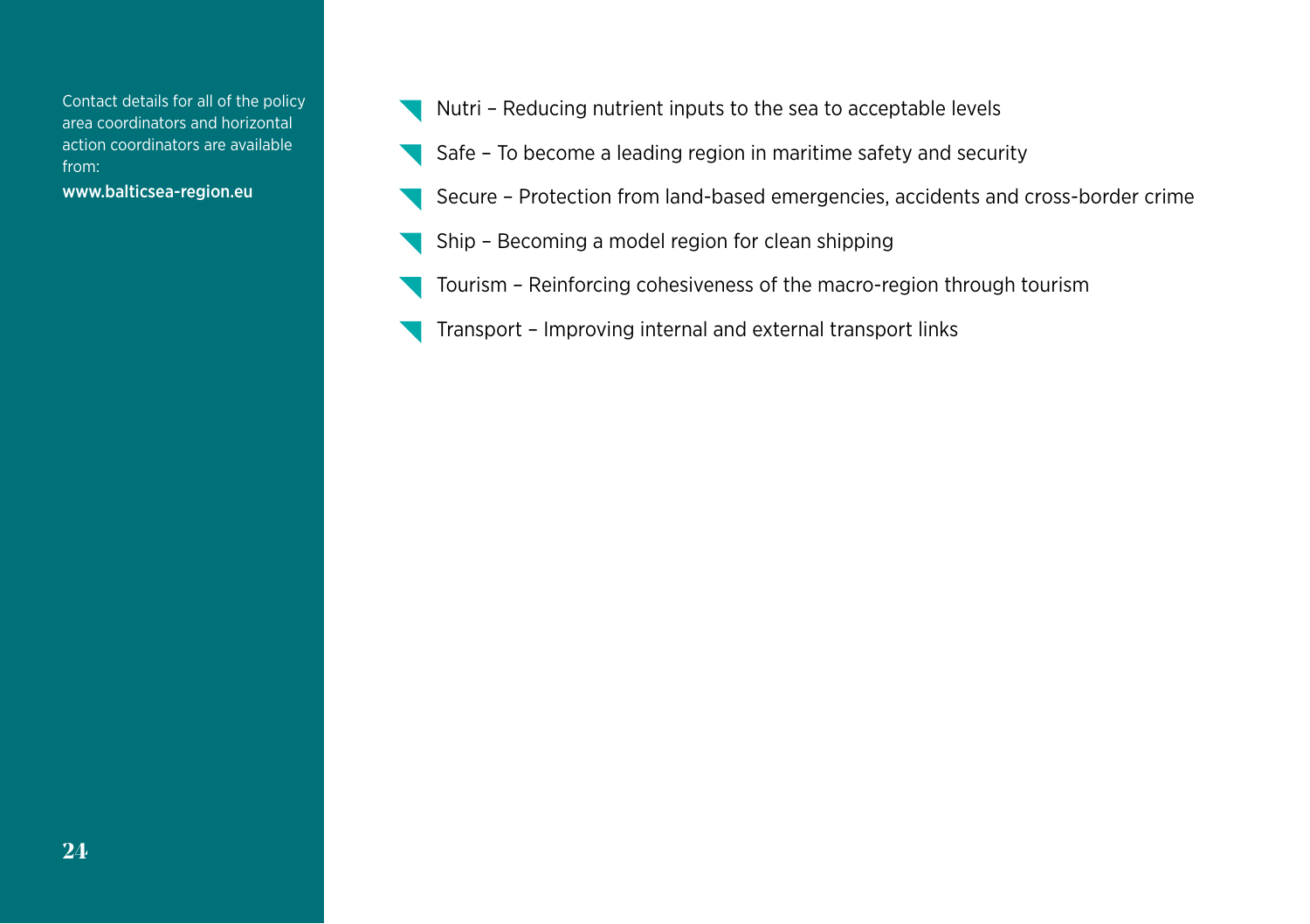#### **Horizontal actions**

In addition to the 13 policy areas, the Action Plan has four horizontal actions. These are actions intended to bring together our countries in the Region, thereby strengthening cooperation under the Baltic Sea Region Strategy.

For example, these actions deal with cooperation with neighbouring countries, climate issues and capacity building for the stakeholders implementing the Strategy. You can read more about the horizontal actions in the Action Plan.

- Capacity Capacity building and involvement
- Climate
- Neighbours Creating added value to the Baltic Sea cooperation by working with neighbouring countries and regions
- Spatial Planning Encouraging the use of maritime and land-based spatial planning in all Member States around the Baltic Sea and develop a common approach for cross-border cooperation

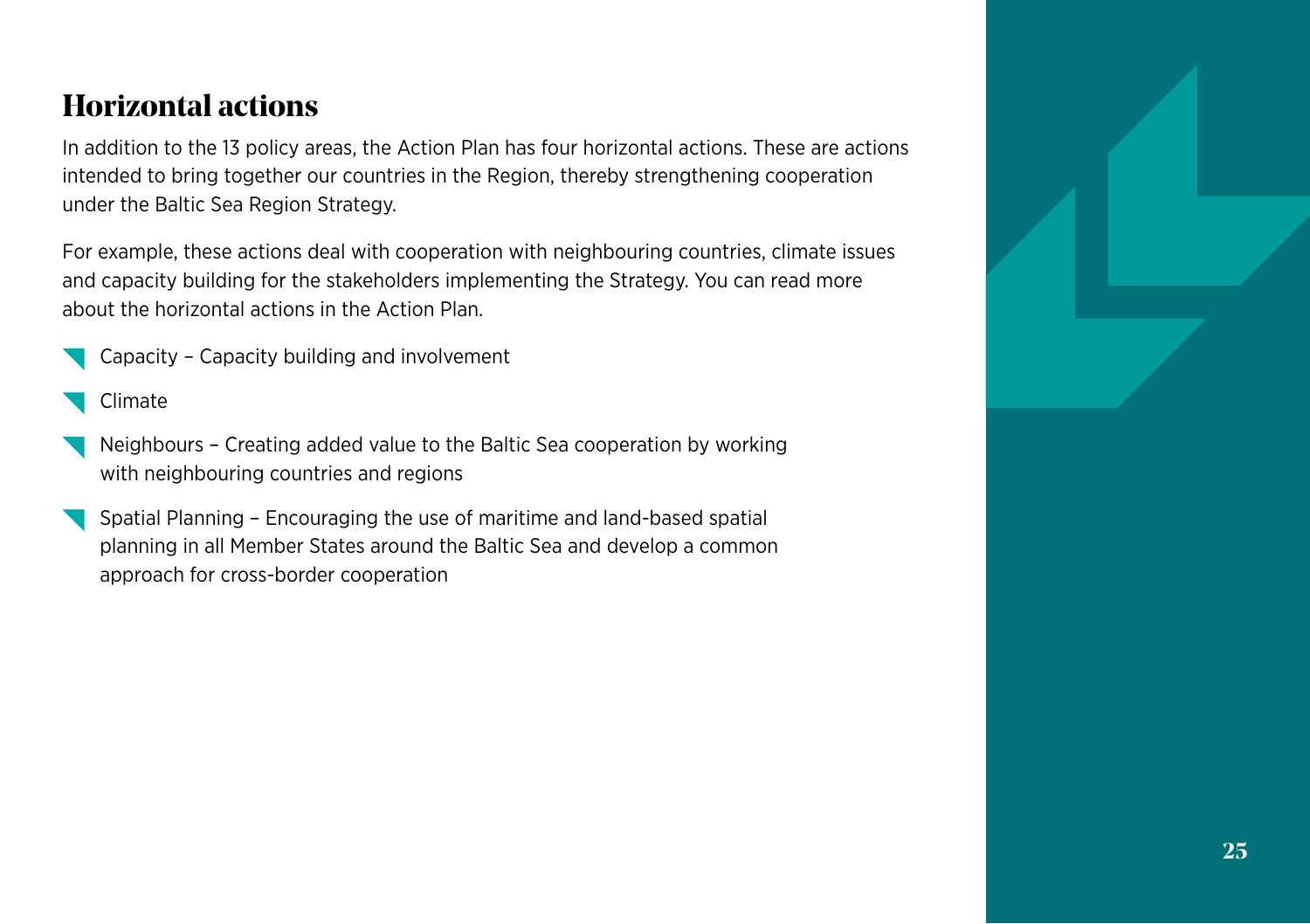

*"Some issues are too big for the national level and too small for the European level. For these, the Baltic Region is an excellent way to work"*

#### **Lena Andersson Pench**

European Commission, Directorate-General for Regional and Urban Policy

#### **Why do we have a Baltic Sea Region Strategy?**

We have a Baltic Sea Region Strategy because the eight EU Member States bordering the Baltic saw a need for a common strategy. They brought this initiative to Brussels, where the EU Strategy for the Baltic Sea Region was approved by the European Council in 2009 as the first macro-regional strategy in the EU. After six years of activity, the Strategy today serves as a model for other regions in Europe.

The EU Strategy for the Danube Region, the EU Strategy for the Adriatic and Ionian Region, and the EU Strategy for the Alpine Region, with a total of 19 Member States and 8 non-Member States, all show great interest in how the countries bordering the Baltic Sea cooperate.

#### **What benefit do you see for a regional or local stakeholder in working with the Strategy?**

Some challenges and problems can best be tackled by neighbouring countries working together rather than each of them trying to solve these problems on their own. Some issues are too big for the national level and too small for the

European level. For these, the Baltic Sea level is an excellent way to work. As an enterprise, municipality or region, being part of the Baltic Sea Strategy means having a clear framework behind you with access to a great many cross-border contacts and skills but also a higher budget. For small and medium-sized enterprises, this means great opportunities for new business contacts and a bigger market.

#### **How do you think cooperation in the Baltic Region will grow by 2030?**

The Baltic Sea Region Strategy has shown that it can be flexible and adapt to new challenges. In a changing world, being able to be flexible in how you prioritise the issues you intend to work with in the future is important. From the European Commission's perspective, we are open to Member States' own wants and needs.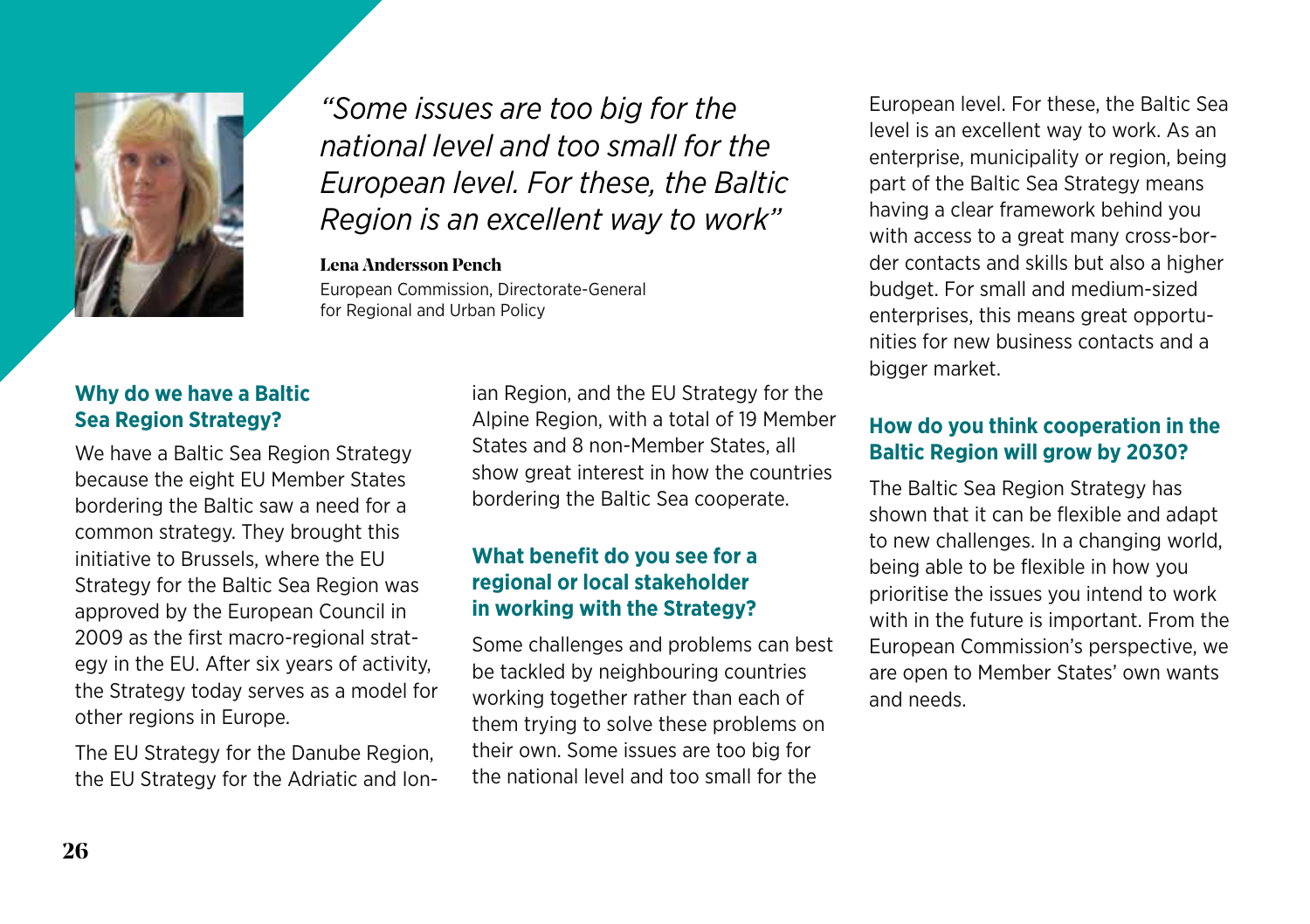

*"We need to ensure that individuals and institutions not yet involved in these efforts understand what we're doing and how they can join us"*

#### **Jens Kurnol**

Senior Advisor on Transnational Cooperation at Federal Office for Building and Regional Planning, Germany

#### **What benefits have you seen the Strategy produce?**

Macro-regional cooperation offers a great platform for cooperation across borders, sectors, and administrative levels. A good example of this is Maritime Spatial Planning, where VASAB (Vision And Strategies Around the Baltic Sea), acting as Horizontal Action Coordinator, have played an essential role in facilitating cooperation between the Baltic Sea states.

Initiatives like this advance us towards the place-based approach necessary for achieving territorial cohesion within the

EU. They also help us avoid duplication of work within the macro-regions.

#### **Our countries have been working with the strategy since 2009. Are we on the right track, and are there any regards in which you think we could do better?**

Yes, I think we're on the right track, for the reasons I gave above. The main failing I see is that I think we too often forget how far advanced we are in cooperating across borders. We need to ensure that individuals and institutions not yet involved in these efforts understand what we're doing and how they can join us. It would sometimes benefit us to focus more on inclusion than on operational efficiency. This applies especially to "low-level" cooperation and small-scale funding on the cross-border and macro-regional levels.

#### **You are a member of several monitoring committees for Interreg programmes. How do you perceive the relation between Interreg and the EUSBSR?**

Two decades of practical experience of working on joint solutions to shared problems have given Interreg the solid knowledge of what works and what doesn't that allows it to serve as a source of ideas and funding for implementations of the strategy. The seed money Interreg now provides will help many ideas develop into potential flagship projects.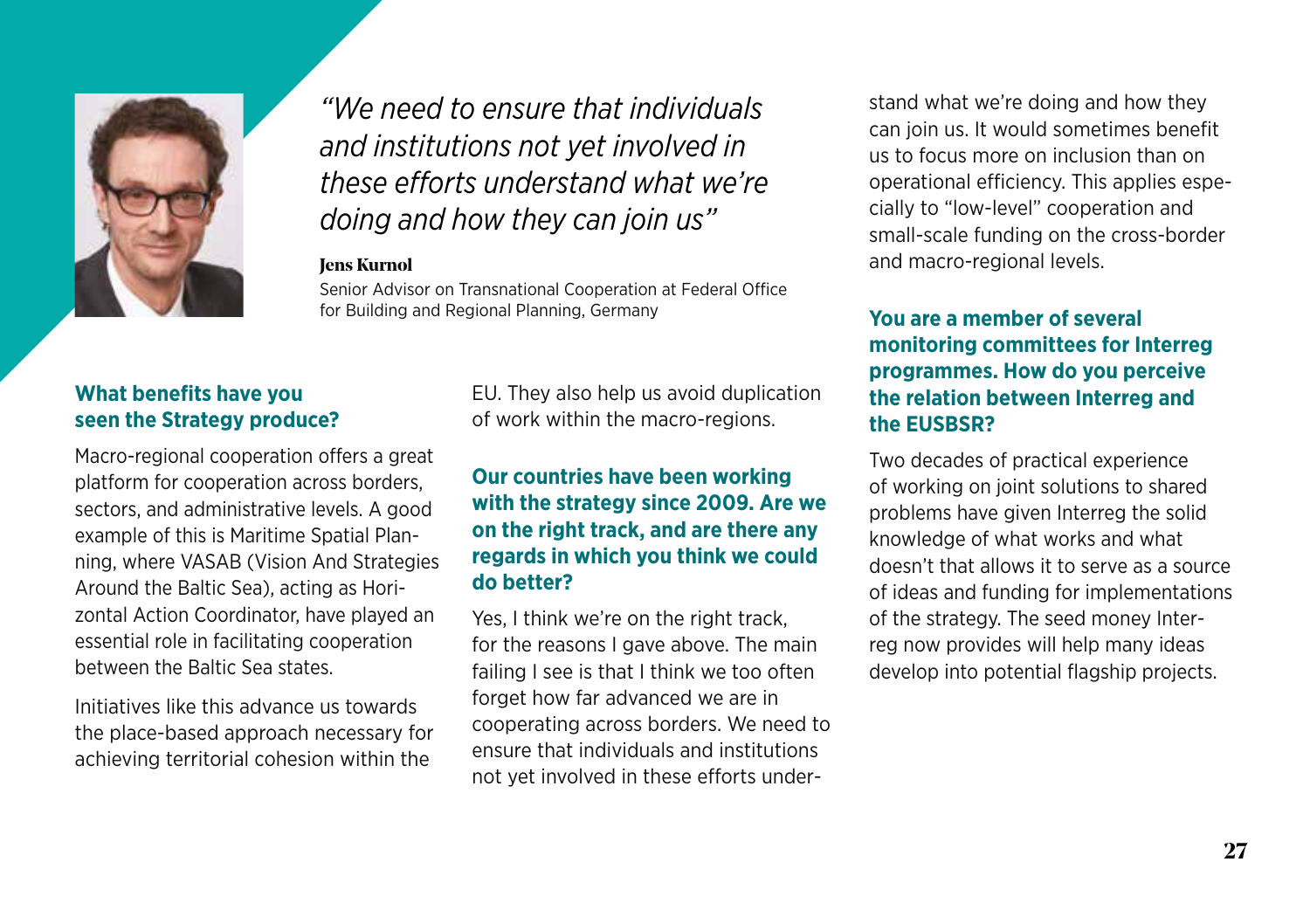### **Blue growth from the Baltic's treasure trove**

The oceans are assessed as having great potential for innovation and development and as driving forces for Europe's economy. Blue Growth – sustainable growth from the resources of our oceans and seas – is a hot area, where Baltic regional partnerships are important. The Baltic is a treasure trove with enormous potential for new industries and increased growth.

"The sea is an important part of our environment as well as our economy in Schleswig-Holstein" says Steffen Lüsse, project manager for the project Smart Blue Regions. "Together with our partners we look in to the best and most sustainable ways to develop innovations in maritime culture."

Innovations might include industries like aquaculture, coastal tourism, marine biotechnology and ocean energy. One example is floating wind power platforms that can be anchored far out to sea. Another is utilising algae for everything from food, food supplements and colouring agents to biological material or bioenergy. The maritime sector

has great potential for cross fertilisation between blue and other types of enterprises. Offshore wind power is an example of an industry that is constantly in need of more efficient solutions and new, smart technologies.

Smart specialisation constitutes a significant challenge for many countries in the region. In the absence of prior experience and established knowhow, great variations in regional capacities to implement the strategies have already appeared in the early stages of priority setting. Not only RIS3 is a new policy instrument, also Blue Growth is still a relatively new concept. "We will identify the specialities in our region and com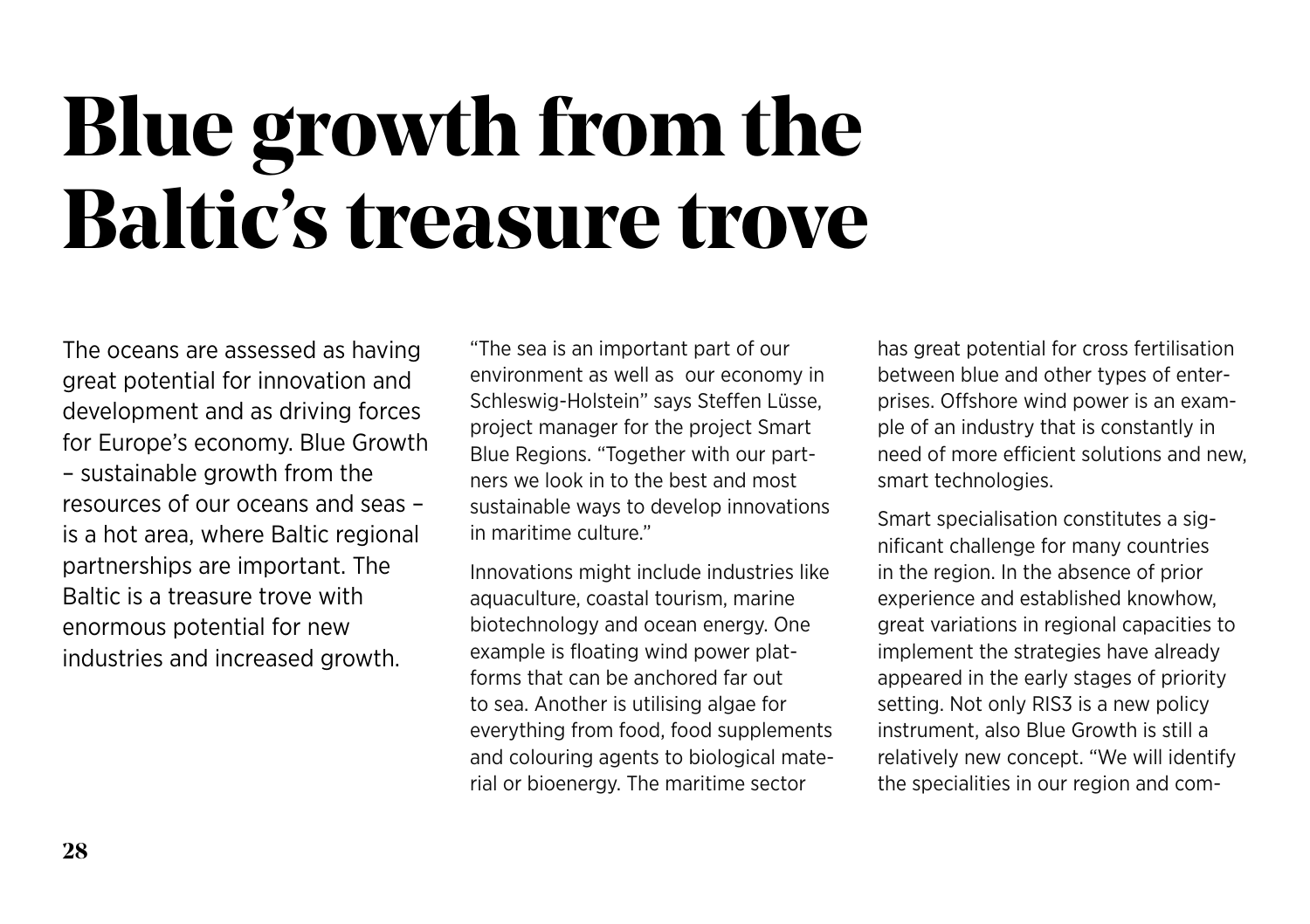pare them with our partner regions to complement each other in developing this sector" says Steffen Lüsse.

The threeyear project Smart Blue Regions is managed by Ministry of Eco nomic Affairs, Employment, Transport and Technology Schleswig-Holstein in Germany. Other project partners are active in Estonia, Latvia, Poland, Finland and Sweden.

> Like to know more about Smart Blue Regions? Visit [www.smartblueregions.eu](http://www.smartblueregions.eu/)

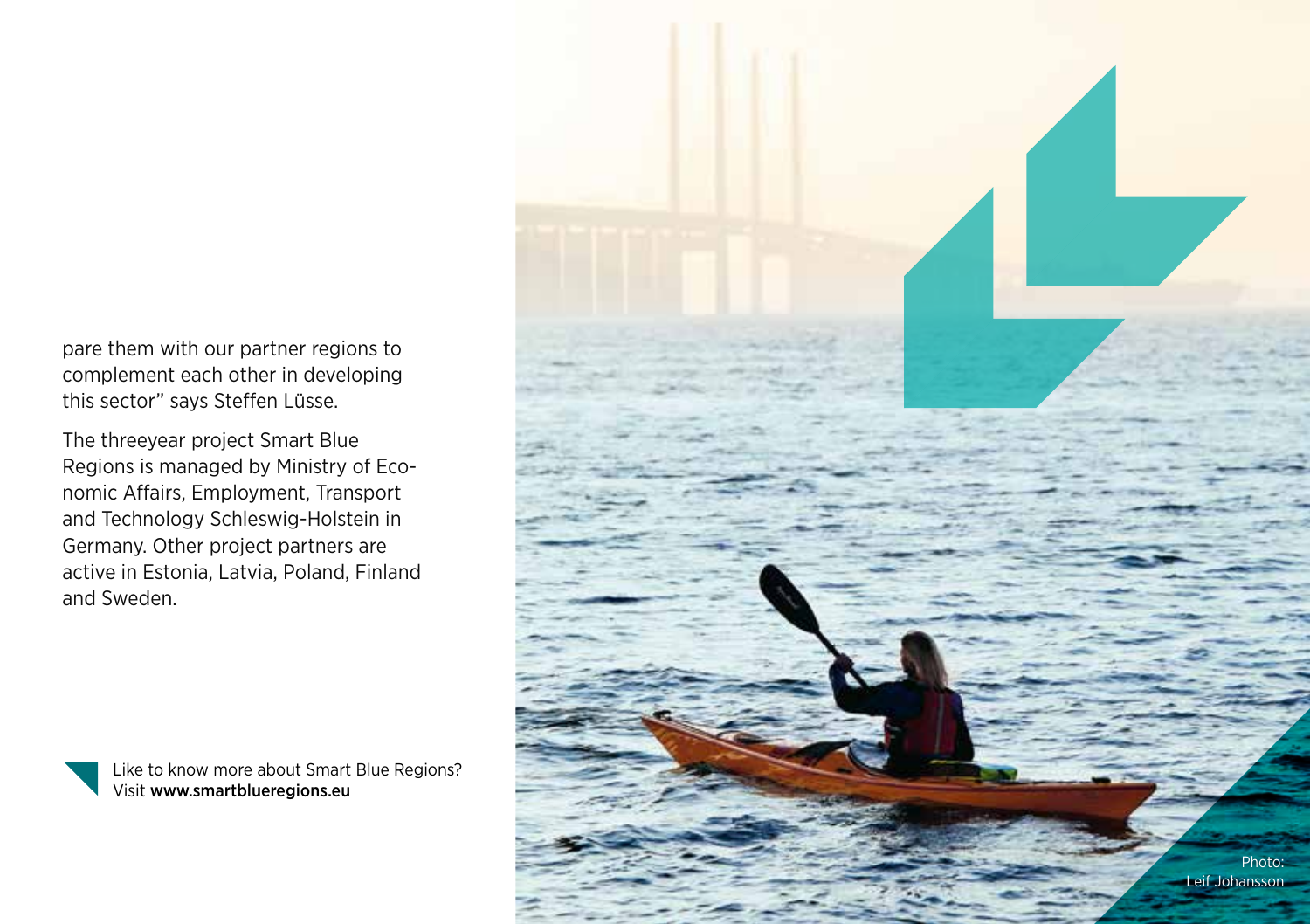

#### *"In many ways, our welfare is tied to the Baltic Sea Region"*

**Erja Tikka** Finnish ambassador for Baltic Sea Affairs, Ministry for Foreign Affairs

#### **Why is the EU's Baltic Sea Strategy important to Finland?**

In many ways, our welfare is tied to the Baltic Sea Region. About 40 per cent of our foreign trade is with other Baltic Sea States, and the majority of our exports and imports pass through the Baltic Sea Region. It's an important political arena for us, and it also lies close to our hearts, culturally speaking. The nature of the Baltic Sea also has a vitalising effect and creates jobs.

#### **What are Finland's most important objectives in the implementation of the Baltic Sea Strategy?**

Firstly, to reduce emissions of nutrients as well as the quantities of hazards in order to save the sea and for maritime safety; secondly to increase cooperation in the transport sector and energy markets in order to link the region together; and thirdly, to increase competitiveness and cooperation in the fields of education, culture, health and civil defence, as well as boost innovation cooperation in order to increase prosperity.

#### **What kinds of practical results that impact Finland have been achieved with the Strategy?**

Through projects under the umbrella of the Baltic Sea Strategy, improvements have been made to the treatment of wastewater in Poland, Belarus, the Baltic States and Russia, which have had a direct impact on the condition of the **Baltic** 

Finnish science parks and innovation centres participate in Baltic Sea Region networks and through these acquire partners with whom they can develop business activities. Finland's healthcare districts have worked on an electronic healthcare system with cooperation partners in other countries around the Baltic. In order to improve maritime safety, a common system for the exchange of information between maritime monitoring authorities in the region has been created. The possibilities of building a tunnel between Helsinki and Tallinn have been investigated. These are just a few examples of the many projects being carried out under the umbrella of the Baltic Sea Strategy.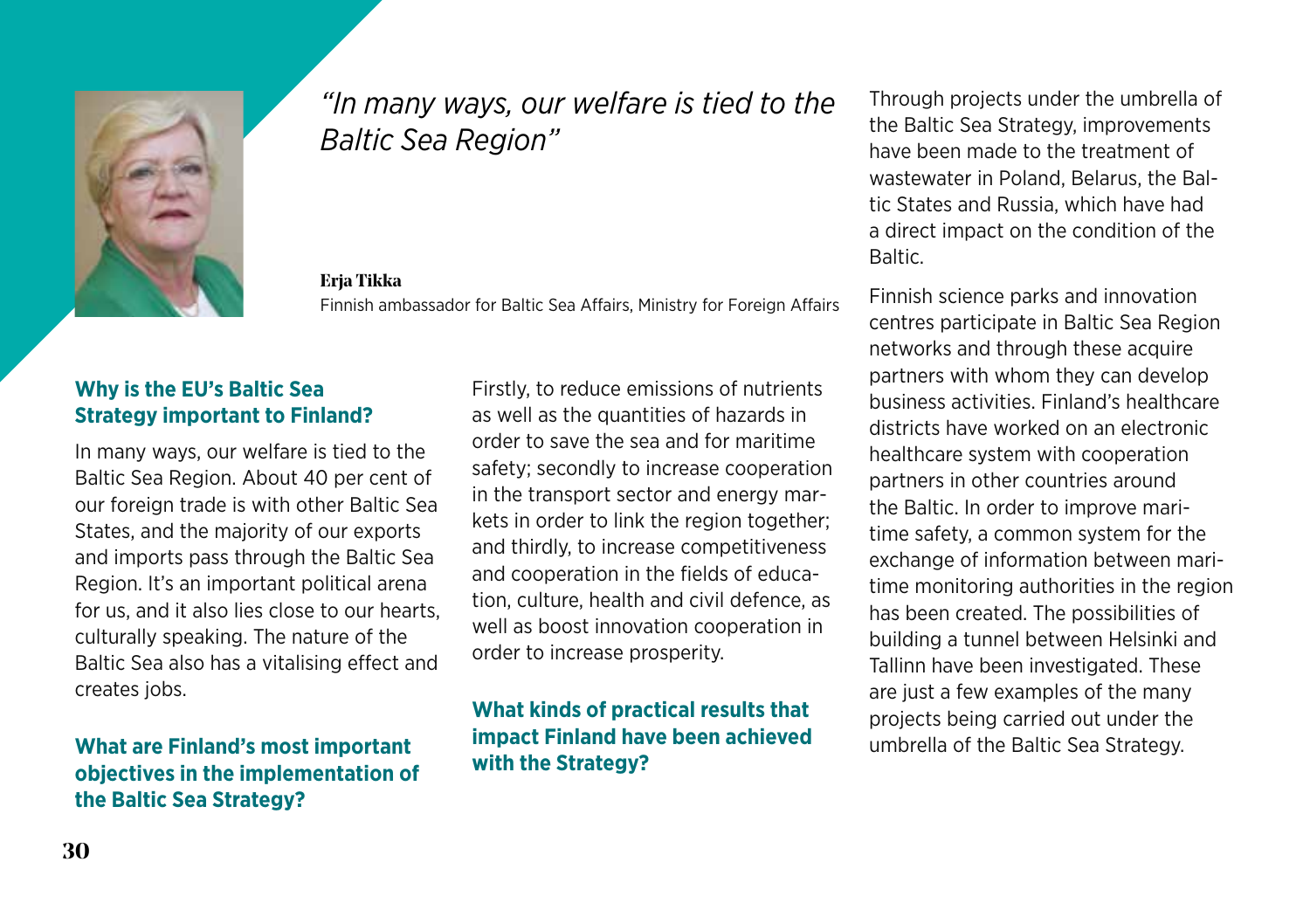

#### *"We need to speak more about the added value of transnational cooperation"*

#### **Vytautas Grubliauskas**

Mayor of Klaipeda city and President of the Klaipeda Region Municipalities' Association, Lithuania

#### **From a regional perspective, what benefits have you seen the strategy produce?**

It's sometimes said that the Strategy itself doesn't grant any concrete benefits, because it offers no concrete tools for implementation. I disagree with this opinion. There are plenty of resources available to us; the problem is rather how to use them in clever and sustainable ways.

The Strategy allows us to join forces around the Baltic Sea, to align our different regional strategies and plan our resources for joint development projects. This is already happening: various projects have been implemented all around the Baltic Sea region, and many more are on the way.

#### **Our countries have been working with the strategy since 2009. Are we on the right track, and are there any regards in which you think we could be doing better?**

There is no doubt that we're making huge progress. But we still need to keep moving forward, and continue applying our expertise, experience, and connectivity thinking to finding smart ways to build our region's future.

We need to better understand how regional cooperation can help us improve the region's competitiveness and prosperity and effectively implement local and regional strategies. We need to speak more about the added value of transnational cooperation, and its long-term benefits for local and regional development. We also need to see more effort, and greater enthusiasm, from decision makers and other stakeholders at the local and regional levels.

#### **How do you see the Baltic Sea cooperation develop from the present until the year 2030?**

I believe that the Baltic Sea region can set a shining example of cross-border cooperation for the whole continent – even for the world! I see huge potential in many different fields. Also, various global factors, including the changing geopolitical situation, climate change, and the ongoing industrial revolution, are calling on us to deepen our cooperation.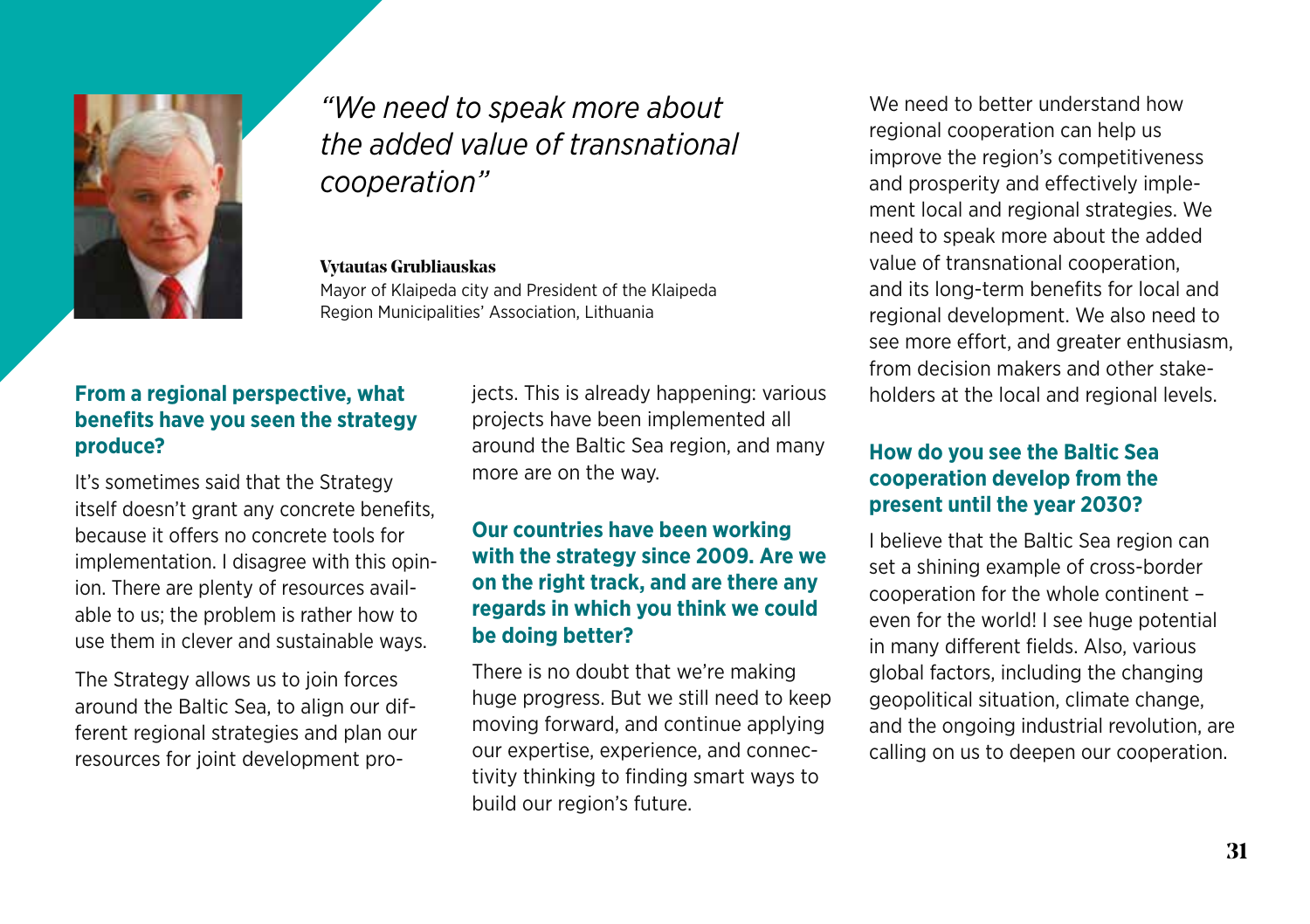# **Investing in Arctic tourism**

The Arctic is one of the world's most attractive regions. To attract more visitors and boost tourism, Norway, Sweden and Finland have partnered in a joint venture to reach the international market.



Like to know more about *Visit Arctic Europe?* Visit www.visitarcticeurope.com

As part of the Visit Arctic Europe project, 90 tourism industry entrepreneurs in Northern Norway, Swedish Lapland and Finnish Lapland have joined forces in order to strengthen the competitiveness of the Arctic region.

"The challenges posed for the tourism industry in Europe's Arctic region are similar, regardless of its national borders. Tourism businesses here in the north are usually small in size, so-called micro enterprises, with very limited marketing resources. Combining resources facilitates greater visibility and awareness for the joint attractions of the region" says Rauno Posio, project manager at Finnish Lapland Tourist Board. "It is unlikely that, for instance, a family in China differentiates between Finnish Lapland, Swedish

Lapland and northern Norway when planning a trip. They see the North as a whole and that is how it should be marketed to them."

The aim of the project is more specialised tourism with a focus on specific attractions and target groups. This is why the project has invested in joint marketing of the whole region. The main markets targeted are in Germany, the Benelux countries, the UK, and the USA, but even the growing tourism industry in China.

Another challenge that the project has taken on is working to improve accessibility and transport options within the Arctic region. Today, it's difficult to travel within the Arctic, primarily in the east– west direction.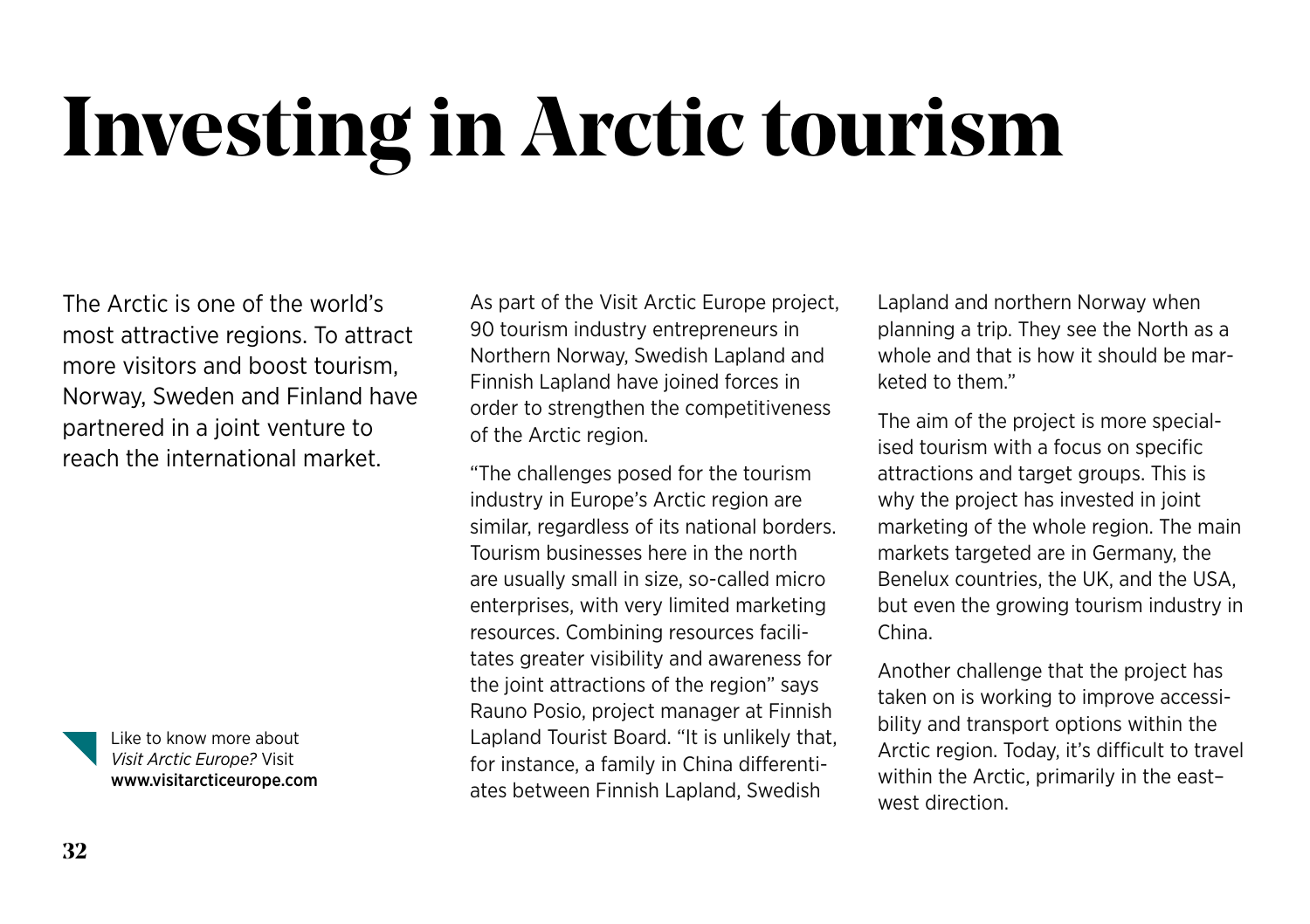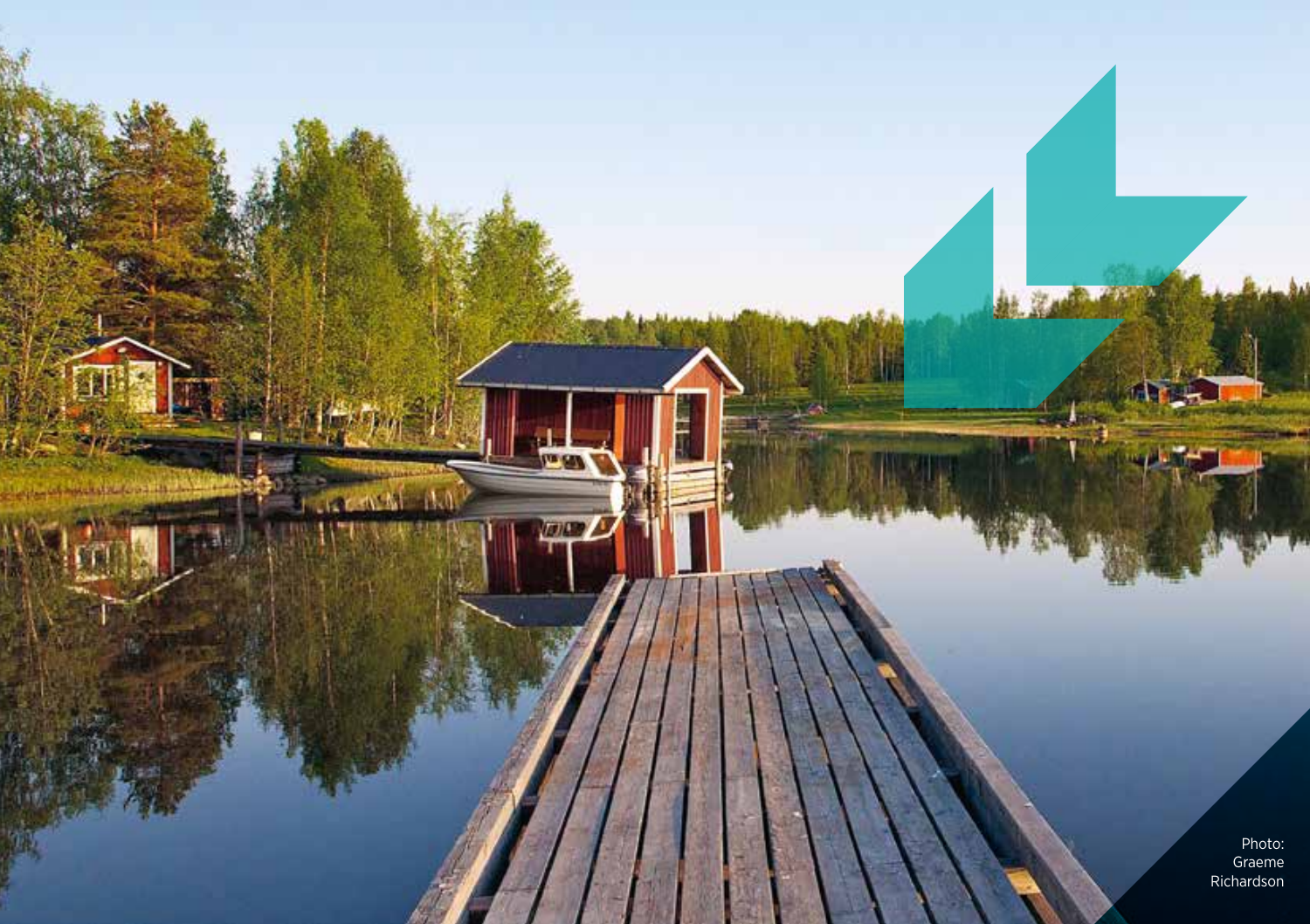

#### *"Direct, concrete actions that engage small and medium-sized enterprises are very important"*

**Ewa Andersson** Swedish Agency for Economic and Regional Growth, active in the financing of green projects and innovation projects in the Baltic Sea Region

#### **Why are you working with the Baltic Sea Region?**

For the Swedish Agency for Economic and Regional Growth, it's crucial to support cross-border and cross-sectoral partnerships focused on fostering innovation and internationalisation. The Baltic Sea States have similar cultures and complementary skills that, when combined, can enhance opportunities for their enterprises to address a global market. Direct, concrete actions that engage small and medium-sized enterprises are very important.

The Swedish Agency for Economic and Regional Growth's involvement concerns financing and also contributing to enterprises and clusters being able to build long-term relationships. An example of a prioritised cross-border financing tool is BSR Innovation Express, which supports the internationalisation of small and medium-sized enterprises through clusters and innovation environments. In Sweden, this tool has a focus on sustainability and green technology.

#### **What is the most rewarding thing about this cooperation?**

Seeing concrete results in the form of enterprises having established new partners for business deals, business networks having been awarded innovation contracts through partnerships, and regions strengthening their work to promote growth. It's important for me in my work to have a good overview of how other countries in the Baltic Sea Region are working with sustainable development and the development of green technology enterprises. As an added bonus, I acquire knowledge and many new colleagues."

#### **What advice would you give to others interested in starting partnerships in the Baltic Sea Region?**

- Build relationships!
- Focus! You can't work on all the issues at once.
- Be clear about what you want!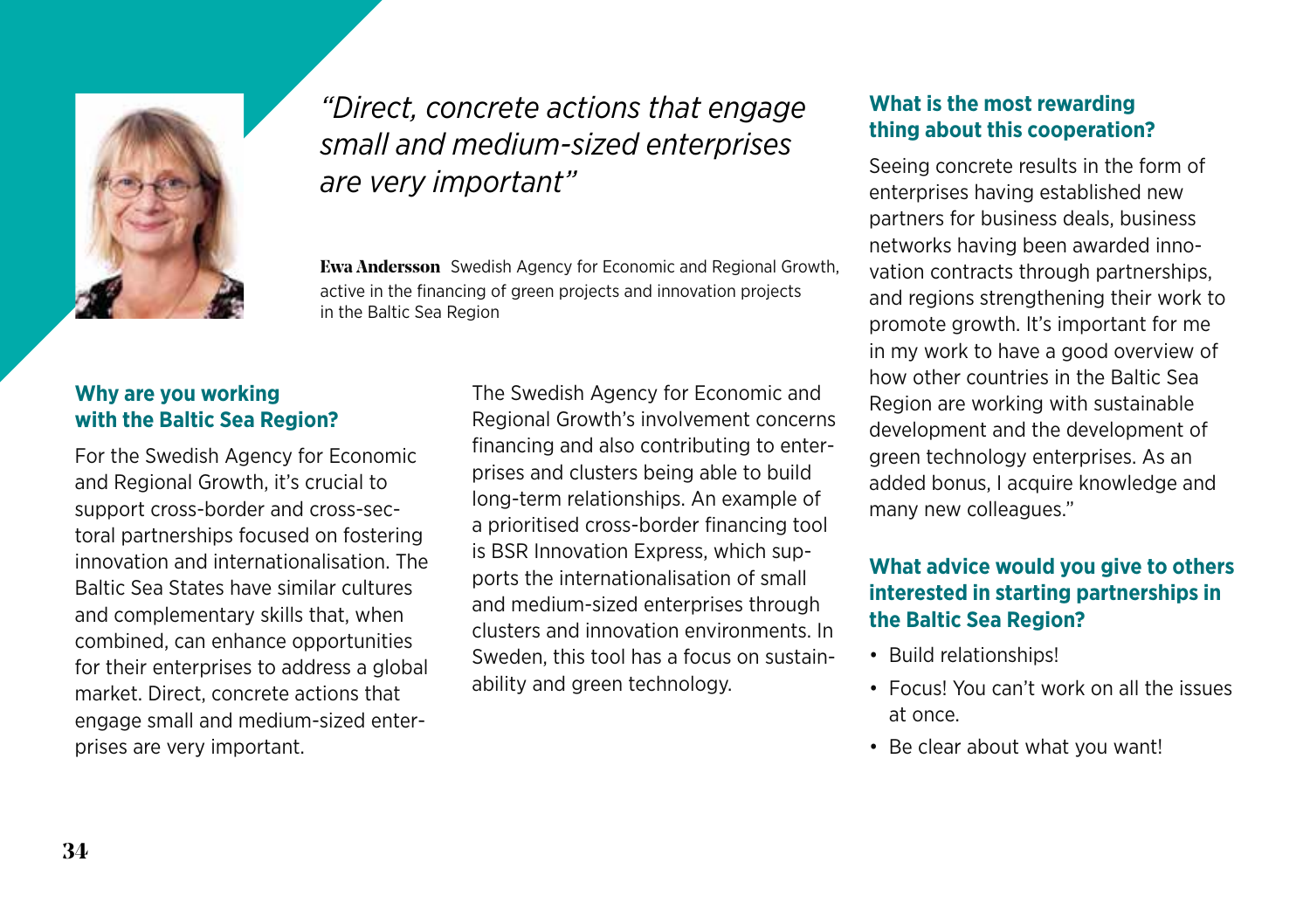

*"Although we've made great progress since the strategy was introduced, I still see plenty of room for improvement"*

#### **Radomir Matczak**

Head of the Department of Regional and Spatial Development, Pomorskie Region, Poland

#### **What benefits have you seen the strategy produce?**

The strategy's benefits vary depending on which level you look at. On the national level, it provides an excellent platform for defining real challenges that need to be addressed. On the regional level, it functions as a map, indicating possible areas of cooperation. In this way, it guides our thinking regarding what we could or should do to reap long-term benefits. It also helps us define our priorities and roles in undertakings on the regional and local levels.

#### **Our countries have been working with the strategy since 2009. Are we on the right track, and are there any regards in which you think we could do better?**

Although we've made great progress since the strategy was introduced, I still see plenty of room for improvement, particularly in the following areas:

• Prioritisation: A hierarchy of priorities should be implemented in the strategy. We need to have the courage to say that one thing is more important than another.

- Focus: To my mind, the strategy has always been too broad in scope. While this has improved since 2009, the issues covered by the strategy in its current form are not all extremely important.
- Implementation: Problems remain within the implementation system, especially at the level of political leadership. These issues deserve to be more prioritised aspects of national policy.

#### **What advice would you give to others who are interested in starting to cooperate within the Baltic Sea Region?**

Realise that the broad scope of the strategy, while making it permissive in terms of the contents of cooperation projects, puts a premium on the potential and strength of participating institutions. This kind of cooperation places particular demands on experience and preparation – and failure is likely to follow from a "business as usual" mindset.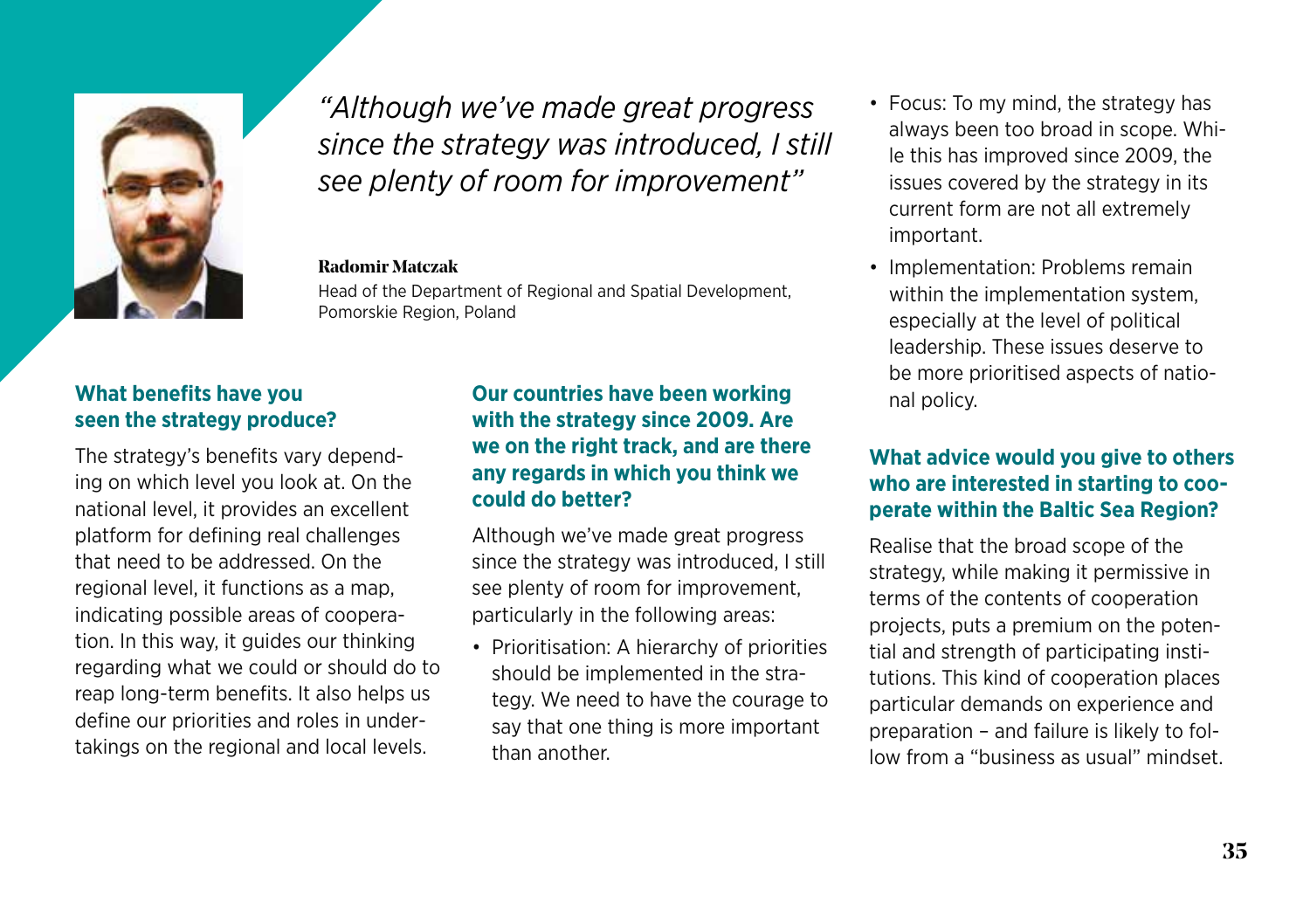### **BLASTIC maps the route of plastic from city to sea**

Four-fifths of all the waste in the sea comes from land. The BLASTIC project is now mapping how waste travels from city to sea in order to reduce the amount of plastic waste in the Baltic



Visit www.blastic.eu

Many people believe that waste in seas and oceans comes from shipping. But as much as 80 per cent comes from land-based sources, largely from urban environments. 60 per cent of the marine litter is made up of plastic. Waste littered onto streets and squares is carried by rainwater, wind and rivers to the sea. Substandard litter bins, poor litter collection procedures and inadequate treatment plants exacerbate the situation.

"The *BLASTIC* project will develop a guide for municipalities describing how they can work to reduce plastic litter in Like to know more about BLASTIC? the sea, including everything from how general public by combining measure-

to map potential sources of litter, to how to measure the plastic waste and develop action plans." says Harri Moora Programme Director of the Environmental Management Programme at the Stockholm Environment Institute Tallinn Centre which is a partner in the project.

"The timing of the project is good as the problem of marine litter has recently been recognised", states Harri Moora. A previous EU project, MARLIN, Baltic Marine Litter (2011-2013), put marine litter on the agenda of decision-makers and brought it to the attention of the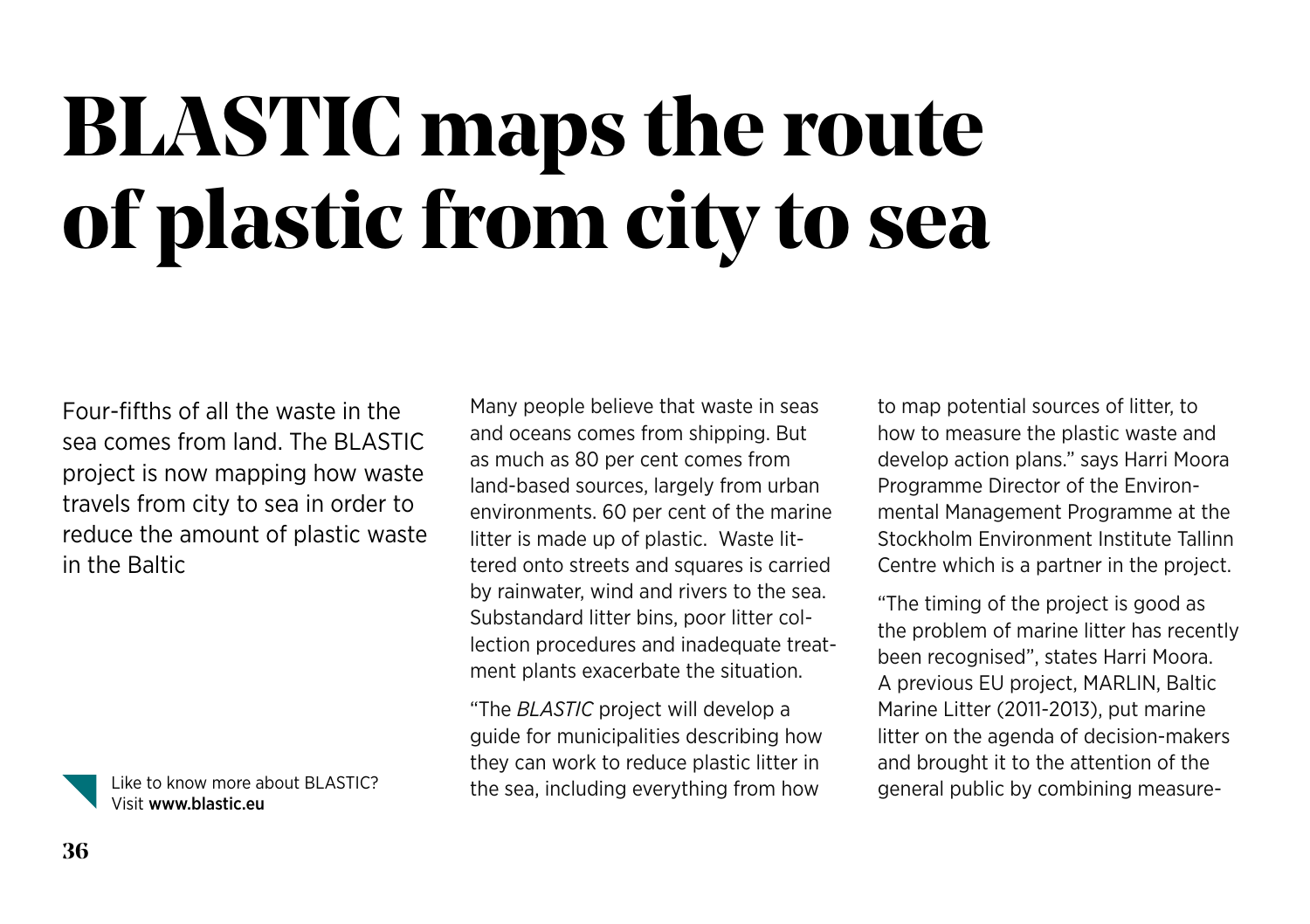ment results with beach clean-up activ ities. The BLASTIC project is going fur ther by translating regional and national strategies into practical application at the local level.

Four municipalities in Estonia, Finland, Latvia and Sweden are participating by acting as pilot areas, and will contribute with their local knowledge and experi ence.

"In Estonia, Tallinn City will test the methods and guidelines produced by the project enabling the project partners to make them user-friendly. We hope also other municipalities in the Baltic Sea region will use them", says Harri Moora.

Harri Moora explains that BLASTIC has enabled the partners to discuss what can be done to tackle marine litter not only on the local level but also with govern ment levels in their partner countries.

"In the end, I hope we can harmonise the way we work with marine litter in the Baltic sea region", Harri Moora concludes.

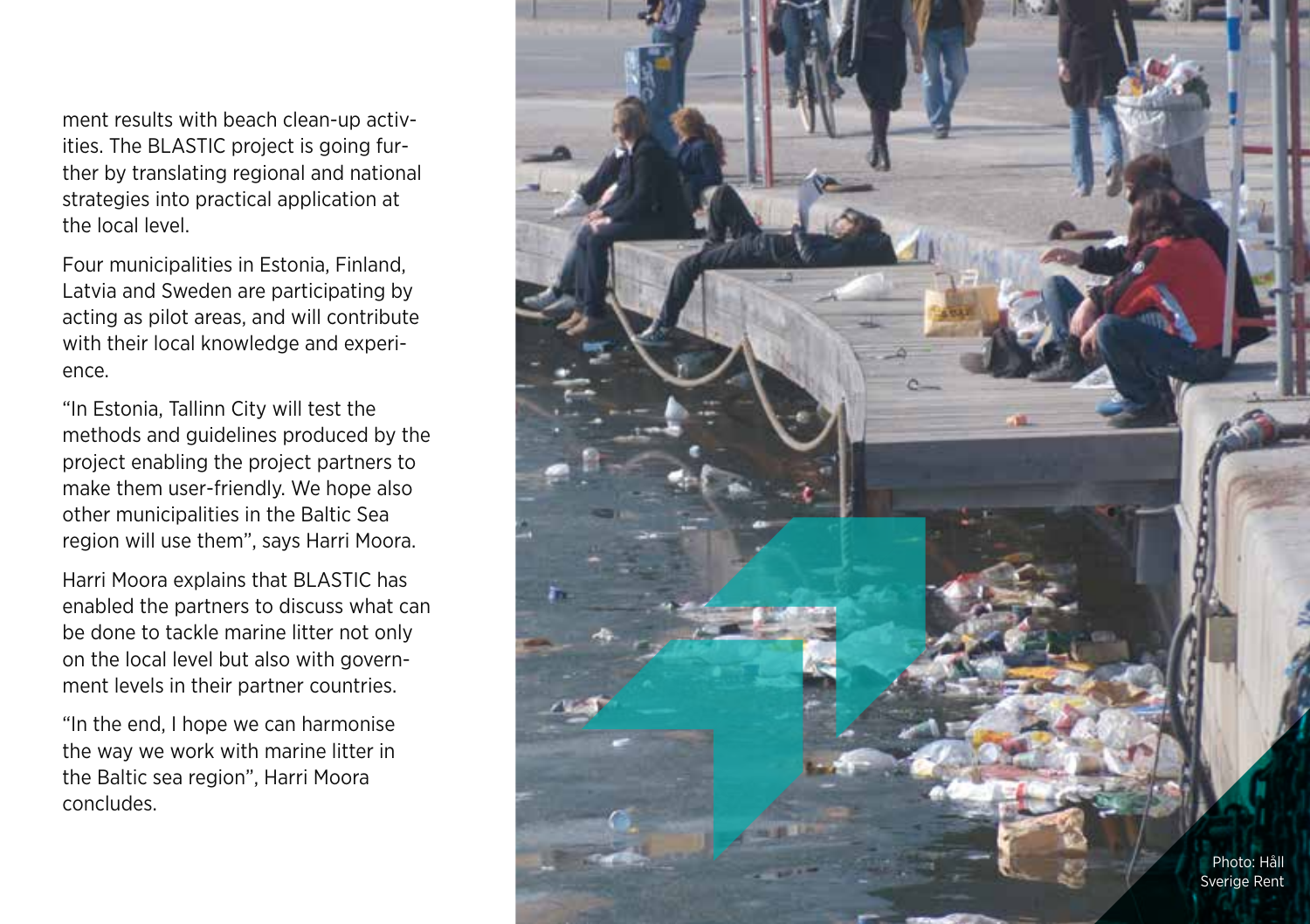### **Creative think tank for urban environments**

How do you inject the artistic perspective into urban planning? In the Think Tank Transbaltic project, artists and researchers are working together to develop tools for creative and sustainable urban planning.

> Like to know more about Think Tank Transbaltic? Visit [thinktanktransbalticpilot.blogspot.se](http://thinktanktransbalticpilot.blogspot.se)

"Infrastructure for cars and ferries has existed for a long time in the Baltic, but none for art and culture," says project manager Torun Ekstrand. "We want to change that. The Baltic Sea Strategy provides an ideal platform for creative contacts."

*Think Tank Transbaltic* is a partnership between cities in all eight Baltic countries, along with Russia and Belarus. This project is building further on *Art Line 2011–2014*, an international partnership project involving a number of art institutions, museums and higher education institutions around the Baltic. That project aimed to create new forums and unexpected art experiences in the public space.

"After three years, networks and a great many personal contacts had been established that we wanted to build on," says Torun Ekstrand, project manager for the partnership. "With *Think Tank Transbaltic*, we will be bringing together the Baltic's port cities to find out what we can create out of the public space. In particular, we will be drawing on the knowledge that migrants to and from the Baltic States bring with them. Researchers, artists, architects, urban planners and integration coordinators will be working together with urban dwellers."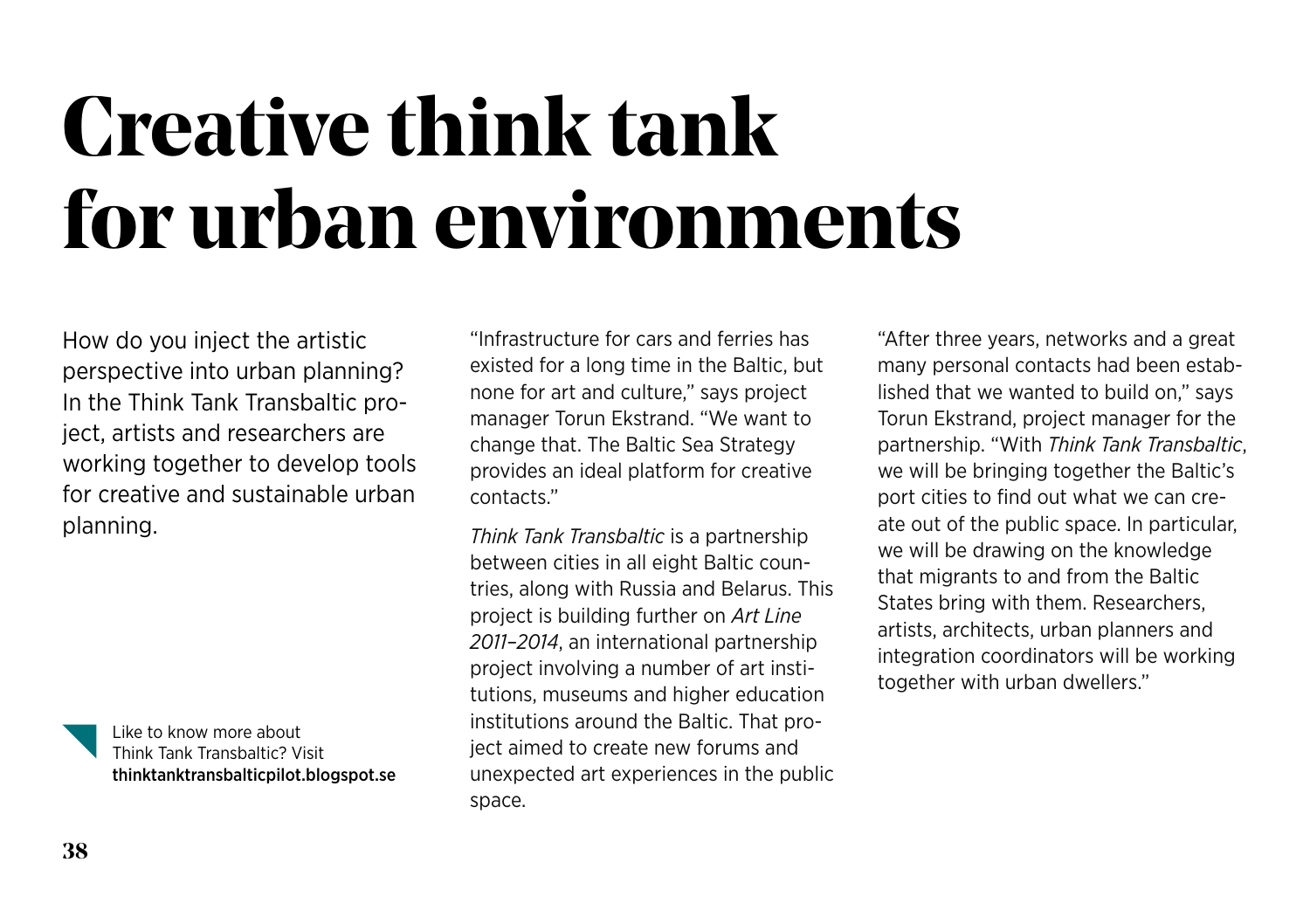

An artist collects sound from the Baltic while on board the ferry between Gdynia and Karlskrona.

Photo: Artline

© Swedish Agency for Economic and Regional Growth Print run: 1 000 copies, then print on demand Production: Ordförrådet Text: Carina Roxström and Jan Salomonsson Illustrations: Maimi Laks Printed by: DanagårdLiTHO Print version: ISBN 978-91-87903-81-6 Digital: ISBN 978-91-87903-80-9 Info 0671

This brochure can be ordered in print copies or downloaded from tillvaxtverket.se/publikationer

If you have any questions about this brochure, please contact anna.bergdahl@tillvaxtverket.se